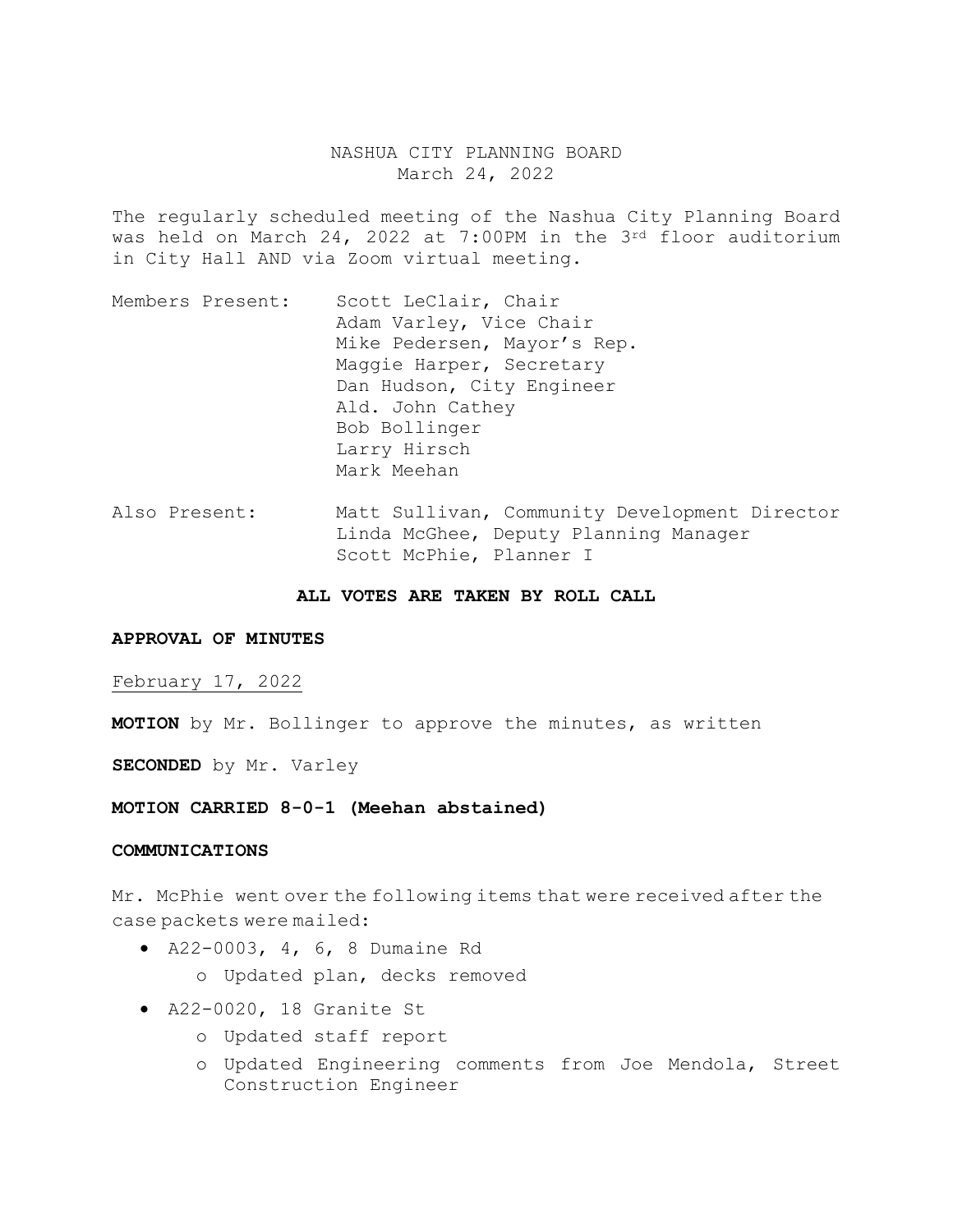#### **REPORT OF CHAIR, COMMITTEE, & LIAISON**

Capital Improvements Committee: Mr. LeClair provided an overview on the new list, which will be on the next Planning agenda.

#### **PROCEDURES OF THE MEETING**

After the legal notice of each conditional, special use permit, site plan or subdivision plan is read by the Chair, the Board will determine if that the application is complete and ready for the Board to take jurisdiction. The public hearing will begin at which time the applicant or representative will be given time to present an overview and description of their project. The applicant shall speak to whether or not they agree with recommended staff stipulations. The Board will then have an opportunity to ask questions of the applicant or staff.

The Chair will then ask for testimony from the audience. First anyone wishing to speak in opposition or with concern to the plan may speak. Please come forward to the microphone, state their name and address for the record. This would be the time to ask questions they may have regarding the plan. Next public testimony will come from anyone wishing to speak in favor of the plan. The applicant will then be allowed a rebuttal period at which time they shall speak to any issues or concerns raised by prior public testimony.

One public member will then be granted an opportunity to speak to those issues brought by the applicant during their rebuttal period. The Board will then ask any relevant follow-up questions of the applicant if need be.

After this is completed the public hearing will end and the Board will resume the public meeting at which time the Board will deliberate and vote on the application before us. The Board asks that both sides keep their remarks to the subject at hand and try not to repeat what has already been said.

Above all, the Board wants to be fair to everyone and make the best possible decision based on the testimony presented and all applicable approval criteria established in the Nashua Revised Ordinances for conditional, special use permits, site plans and subdivisions. Thank you for your interest and courteous attention. Please turn off your cell phones and pagers at this time.

## **OLD BUSINESS – CONDITIONAL USE PERMITS**

None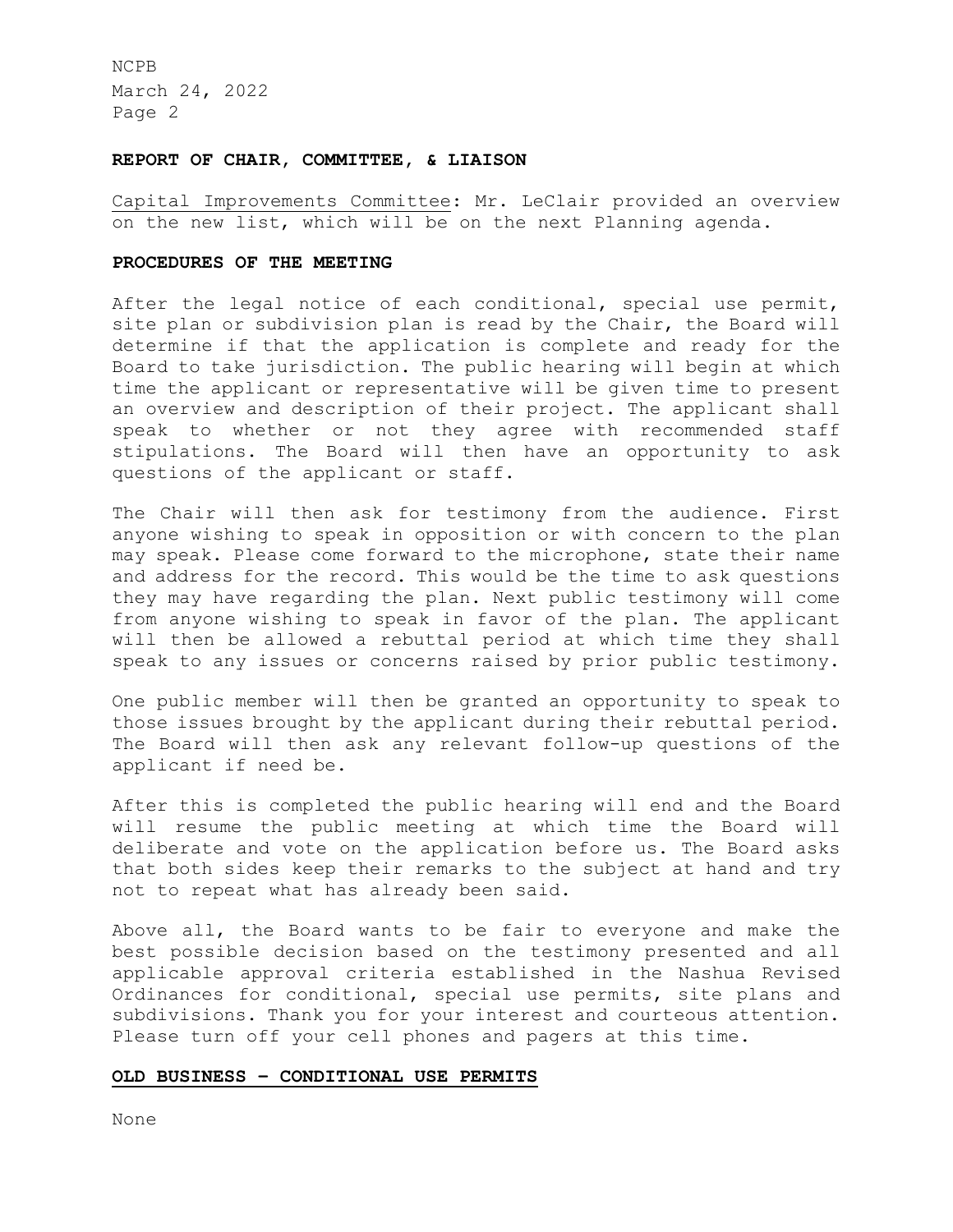#### **OLD BUSINESS – SUBDIVISION PLANS**

**A21-0177** Jigna & Sachin Patel (Owners). Proposed subdivision amendment to move an existing utility easement. Property is located at 69 Cherrywood Drive. Sheet C. Lot 2755. Zoned R-40-Rural Residence (FUOD overlay). Ward 9. **[TABLED TO THE MARCH 10, 2022 MEETING]** 

**MOTION** by Mr. Varley to table the case to the May 19, 2022 meeting

**SECONDED** by Mr. Meehan

Mr. McPhie said that if no progress is made by this date, the matter will go to Code Enforcement.

## **MOTION CARRIED 9-0**

**A22-0012** Daniel F. Wyatt (Owner) – Application and acceptance of proposed two lot subdivision. Property is located at 181-183 Flagstone Drive. Sheet E - Lot 930. Zoned "RC" Urban Residence. Ward 1.

**MOTION** by Mr. Bollinger that the application is complete and the Planning Board is ready to take jurisdiction

**SECONDED** by Mr. Hirsch

#### **MOTION CARRIED 9-0**

# Steve Auger, Civil Engineer, Hayner Swanson Inc., 3 Congress St, Nashua NH

Mr. Auger introduced himself as representative for the owner. With him via Zoom is the owner, and surveyor Paul Liversidge.

Mr. Auger provided an overview of the proposed 2-lot subdivision. He described the site and surrounding properties. The new lot will be developed into a duplex, which will be serviced by Pennichuck water, municipal sewer, gas, and overhead electric. There is an existing 10-ft easement along the western side of the property, granted to New England Telephone. There are a couple of shed encroachments, as noted on the plan, which will either be relocated or razed.

Mr. Auger said the proposed duplex will front on High Pine Ave. The Fire Dept. has assigned the new lot 26-28 High Pine Ave. There will be a single 24-ft driveway on the High Pine frontage. Each unit will have a one-car garage, side by side.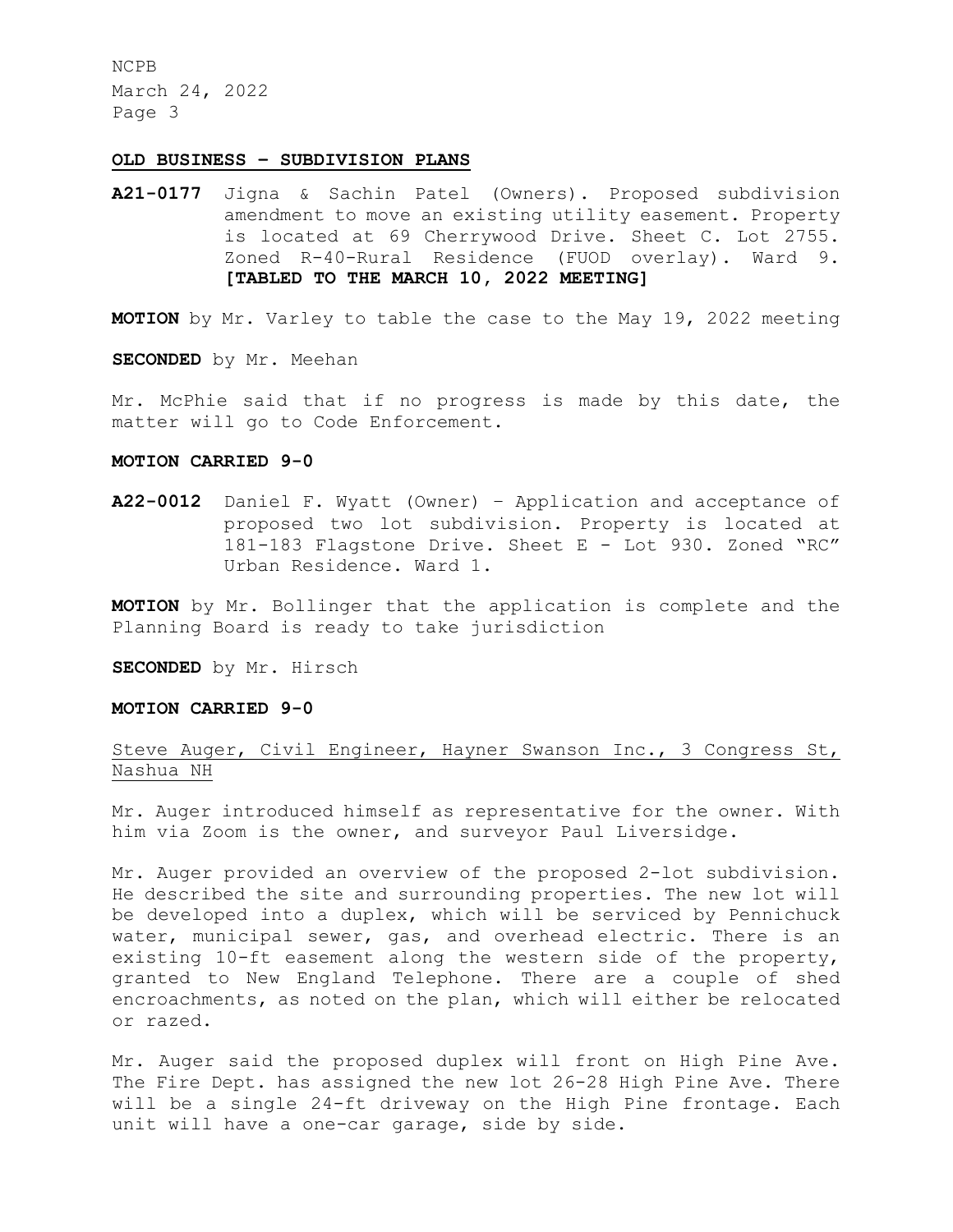Mr. Auger said before they submitted their application they received a zoning analysis from Kate Poirier in the Zoning Dept., which confirmed that the proposed subdivision would be in compliance with the dimensional standards of the Land Use Code, so that both lots would be able to support a duplex without variance relief from the Zoning Board. The property line will go through one of the existing decks, which will be reconstructed outside of the setbacks as per the recommended conditions of approval.

Mr. Auger said they are proposing three leaching catch basins for stormwater maintenance, as shown on the plan. They have received stormwater comments from Engineering, which they are still working on. He believes the revised plan will satisfy all comments.

Mr. Auger said they are requesting three waivers, as seen in the staff report. He described each in detail.

Mr. Auger said there have been a couple of letters submitted by abutters concerned by this proposal. One was from 27 ¼ High Pine Ave, who was concerned with lot size, sidewalks, driveway safety, and stormwater. They have confirmation from the Zoning Dept. that the proposed lots meet the minimum requirements for size and setbacks. The Land Use Code allows them to apply for a waiver from sidewalks. He described sight line distancing for the driveway and stormwater requirements.

Mr. Auger said there were two letters submitted by the abutter at 175-177 Flagstone Drive, Richard Kalicka, primarily regarding the location of the property line. Their surveyor has responded to each point of Mr. Kalicka's concerns and submitted them as a letter to the Board. If needed by the Board, he can expand further.

Mr. LeClair said the overhead electric service seems like a long run. Will it be high enough off of the road?

Mr. Auger said Eversource had a field worker go out there and evaluate it. This is a unique situation where consolidated communications owns the poles and everyone piggybacks off it. If a pole has to be dropped on the new lot, the owner would have to pay for it. Part of their waiver request was the financial hardship. Eversource told them they can make it happen with the current pole.

Mr. LeClair said it looks like they would have to hit the house at the third story.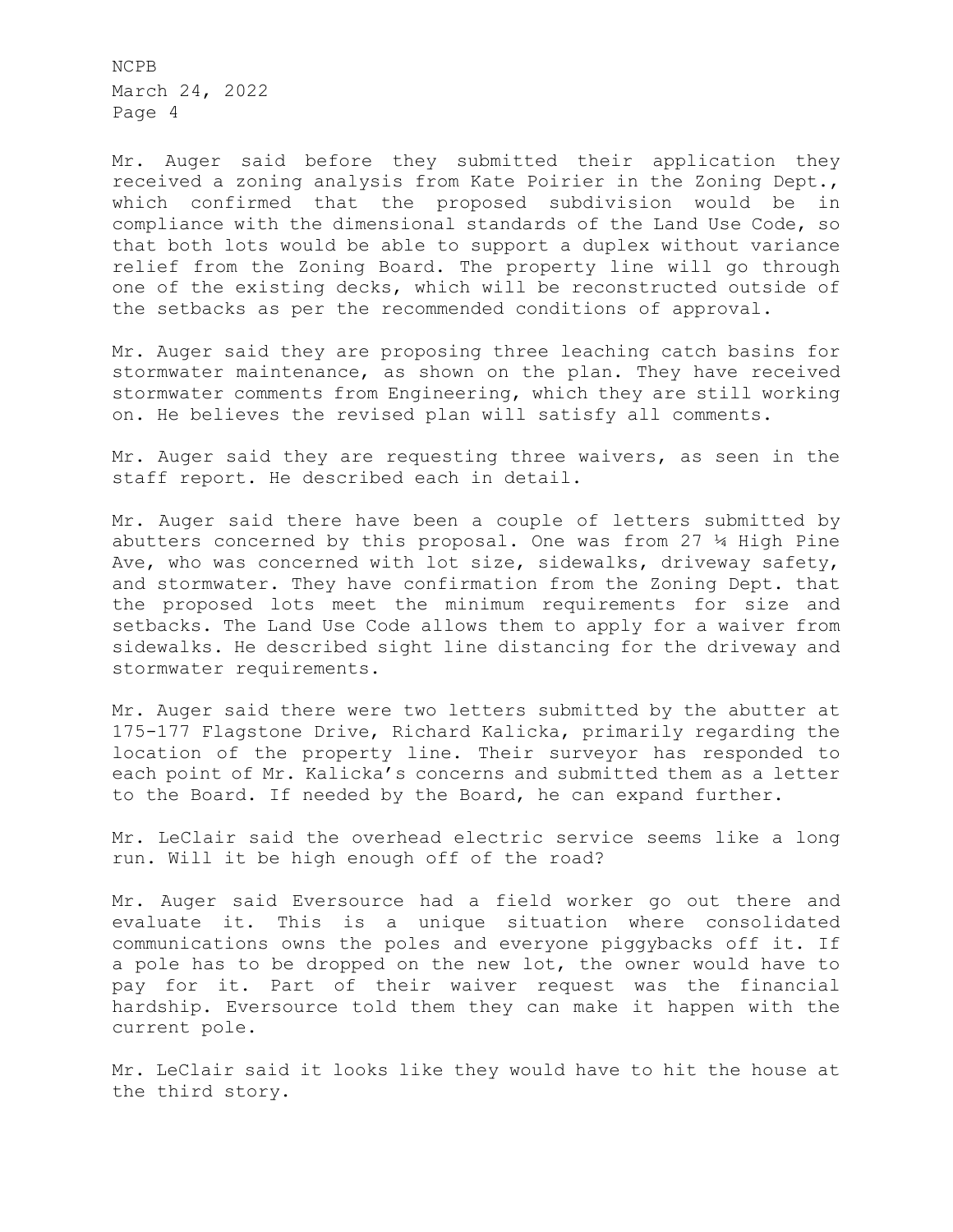Mr. Auger said the duplex is three stories because of the grades. The driveway is the lowest part of the site. It's quite conceivable that they would connect to the highest point of the structure.

Mr. Meehan said the abutter's property is the same way, right down the street.

Mr. Varley referred to Mr. Kalicka's letters and that the surveyor said all of the survey points on the plan are consistent with the attached court order that resulted in the current boundaries. Is that accurate?

Mr. Auger said yes. The distances and the angles all work exactly the same as one of the prior plans. The discrepancy is the plane that the survey was performed on. One of the other plans was performed on another type of surveying plane system, so what differs is the bearings.

Mr. Varley asked the height of the proposed duplex compared to the building onsite.

Mr. Auger said the proposed duplex is roughly 30-ft. The maximum building height is 100-ft.

Mr. Varley asked if it will be around the same height as the existing duplex.

Mr. Auger said it could be a little taller because the existing building does not have a garage. If they had room to set it up like the existing structure, with a driveway on either side, it would be comparable in height.

#### **SPEAKING IN OPPOSITION OR CONCERN**

### Richard Kalicka, 175-177 Flagstone Dr, Nashua NH

Mr. Kalicka said he is the northern abutter. He said there was a court case that set the boundary and the surveyors bounds do not match that boundary. It's a legally recorded boundary and it is on the deed. The survey does not match those and it needs to. If it's on a different plane, the surveyor should have done the plan on the plane that the deed calls for. This is a subdivision that allows a lot by one square foot of land over minimum requirements.

Mr. Kalicka said there is a drain at the corner of High Pine and Flagstone that takes all drainage for Flagstone Drive. During the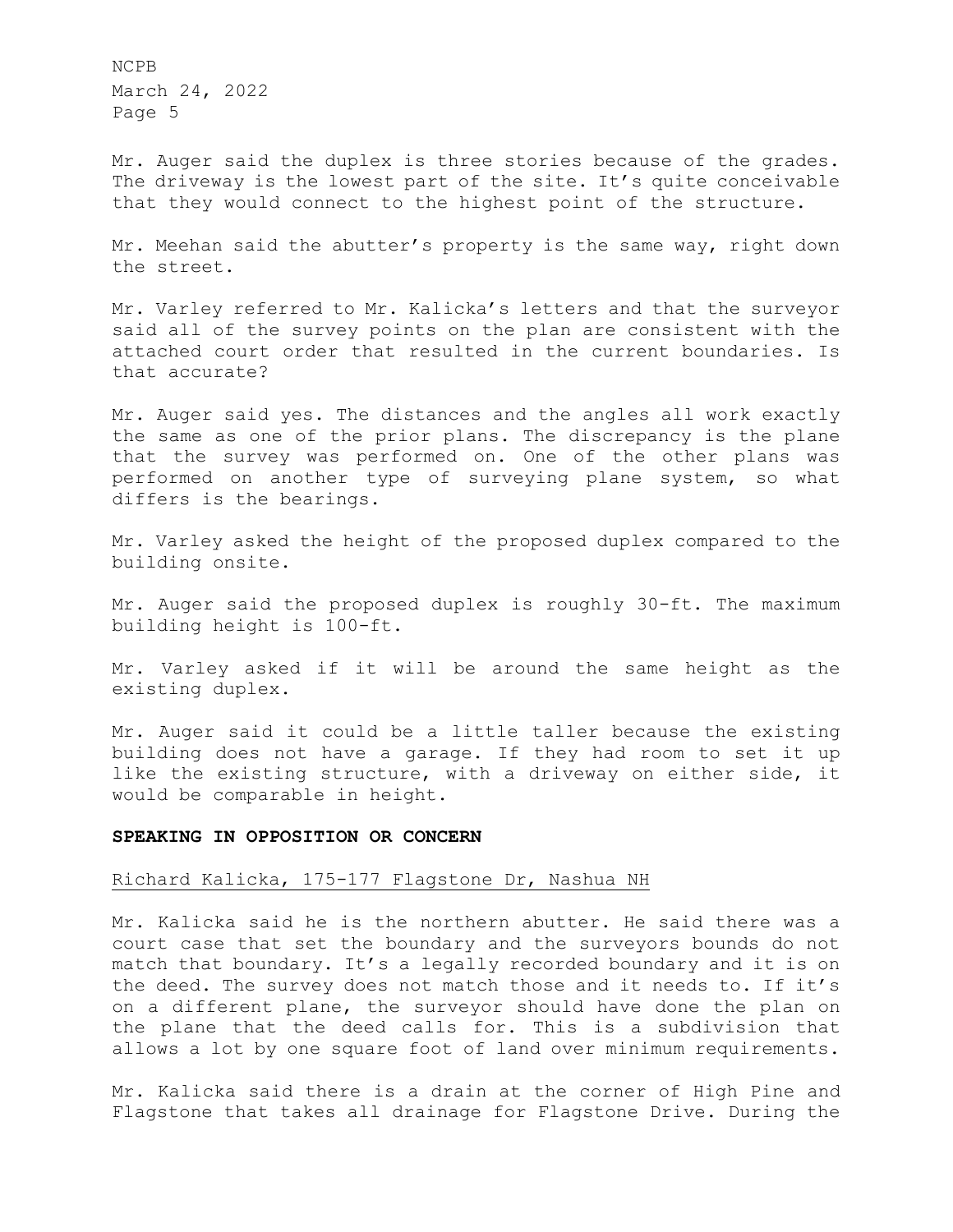winter, that whole area becomes very icy, and there is a need for a sidewalk. He is looking at a survey that doesn't match the legal description of the property, and said the surveyor should adjust to what is recorded by the Registry of Deeds.

### **SPEAKING IN FAVOR**

None

## **APPLICANT REBUTTAL**

## Steve Auger, Civil Engineer

Mr. Auger said they are not doing anything that will increase stormwater drainage in the city street. They are more than handling the stormwater caused by developing the site. They are not making any issues worse. He does not know what sidewalks would do to impact drainage. They are well within their right to request a waiver from sidewalk construction.

Mr. LeClair asked to see the corner drain on the plan.

Mr. Auger indicated the catch basin on the plan.

Mr. LeClair asked if that is within the right of way.

Mr. Auger said correct, that is in the street. It is not on the property.

Mr. LeClair asked if they observed any issues with the site.

Mr. Auger said he didn't do the survey, so no. Based on the proposed location of the house and proposed catch basins, they are not doing anything to add to that catch basin or stormwater in that area.

Mr. LeClair asked if the stormwater infrastructure onsite might improve the situation.

Mr. Auger indicated the site topography. They are created a drainage basin close to the corner to collect stormwater. They are preventing anything that currently flows toward the street.

Mr. Varley said it looks like both lots would be well over the minimum required size. Can the applicant clarify?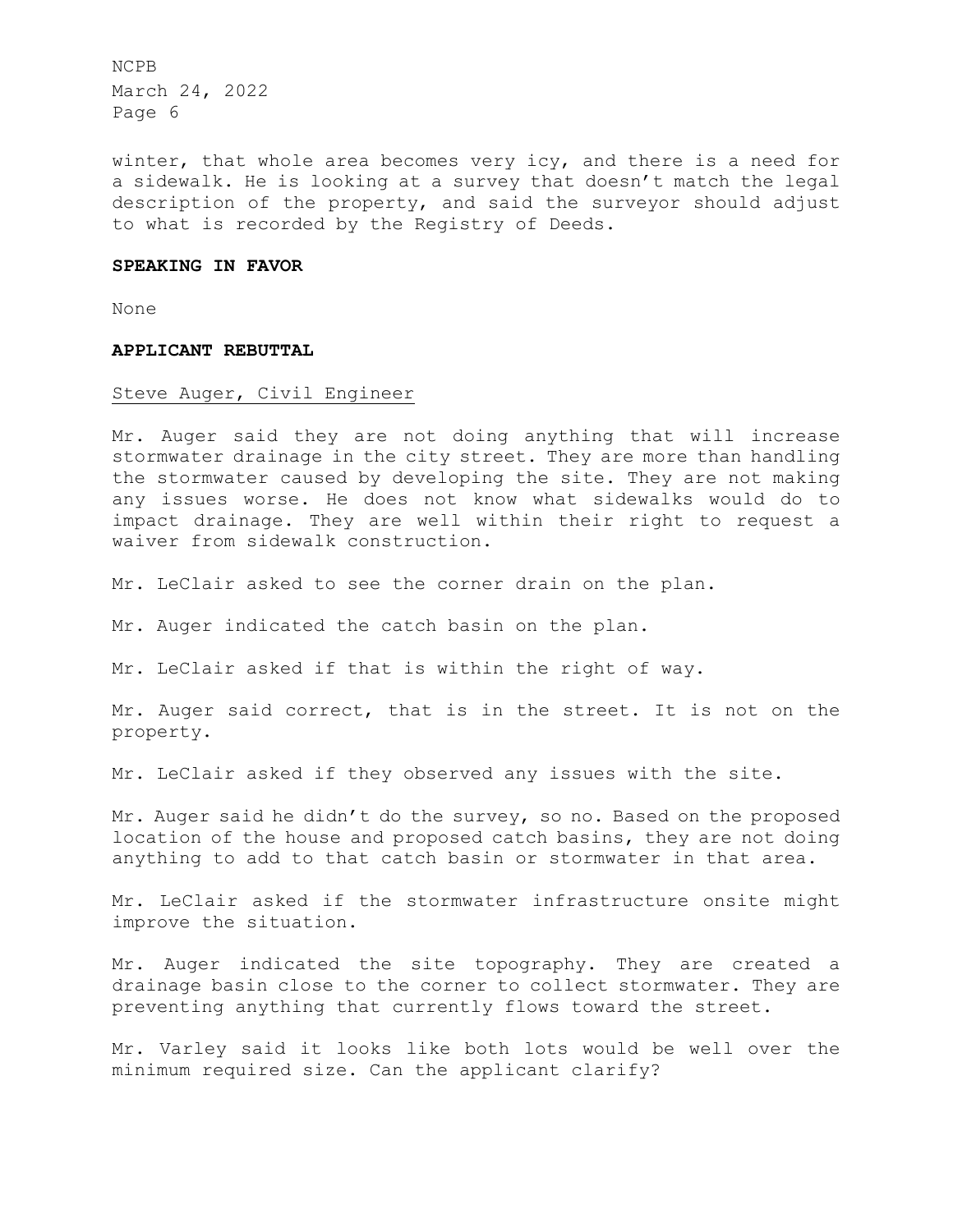Mr. Auger said the existing duplex will be over the requirement by a few hundred square feet of what you need for a duplex. The new lot will be exactly what they need for a duplex. That was stated in the letter received from the Zoning Dept.

Ald. Cathey asked if that means they are right on the money for size, no up or down.

Mr. Auger said correct.

#### Paul Liversidge, Surveyor, Hayner Swanson Inc.

Mr. Liversidge said he has over 40 years of experience surveying land and prides himself on the quality and correctness of his work. He believes the misunderstanding revolves around the bearing system used on the plan. It appears, although not cited on the record plan, that the record plan as well as the plan submitted to the court were based on the same bearing system. That bearing system was a magnetic observation, done back when the original subdivision was created. Historically, that is common in older surveys.

Mr. Liversidge said in today's day and age we use GPS and we put sites on a horizontal and vertical plane that can be reestablished by other surveyors. It ties everything together. In doing so, they generate bearings on that system. Any new subdivision or site plans are almost always on that system. It's called NAD83, and the projection is called New Hampshire State Plane. It is a grid bearing system, and very close to what you would consider true north.

Mr. Liversidge said that today, a magnetic bearing system varies by about 14.5 degrees to the west. The bearing system that the plan is prepared on has no bearing on the location of the lines on the ground. A surveyor calculates the angular relationship between adjacent lines and determines the boundaries. The angular relationship between the presented plan and the court ordered plan is exactly the same, as are the distances. The only difference is the north orientation. The coordinate system which this plan was prepared on is what the City of Nashua requires, and is the preferred method for surveys in the state.

Mr. Hirsch asked what the differential is between two planes.

Mr. Liversidge said it's an angular difference. Magnetic north is about 14.5 degrees west of true north nowadays. If you are standing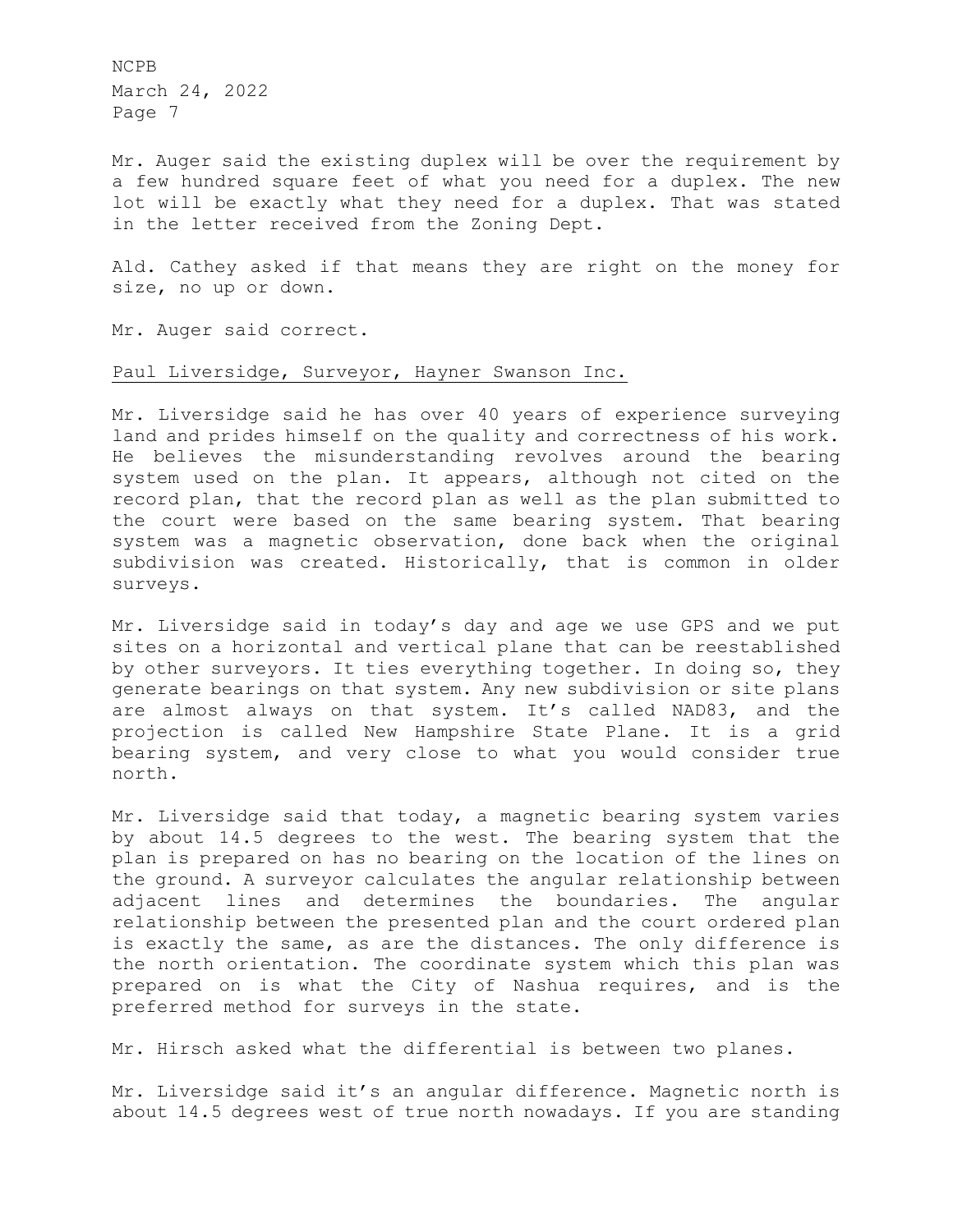in Nashua and facing actual north, you would have to turn 14.5 degrees to find magnetic north. Magnetic north is somewhere up around Hudson Bay. It's what you see when you drop a compass needle.

Ald. Cathey asked what the difference in square footage would be.

Mr. Liversidge said these property lines and bearings define the exact same geometrical shape. They should be the same. The big area of contention is that the bearings read differently than the plan submitted to the court. The bearings do not define the lot lines. The mathematical relationship between the bearings defines the lot lines. The lot presented here is the same presented in the court decree.

Mr. LeClair asked if he took the presented plan and rotated it 14.5 degrees, it would be difference.

Mr. Liversidge said exactly.

Mr. LeClair asked if it is the same plan, just rotated.

Mr. Liversidge said correct. The system that they are on is the system utilized today for modern surveys. They don't go out in the field today and randomly drop a compass and take a bearing on a line except in extremely remote circumstances. Most everything done today is tied into a coordinate system on GPS.

Mr. Hirsch asked if there is any implication.

Mr. LeClair said the city needs the bearing system in front of them.

Mr. Hudson said every plan recorded should have the datum it's referencing as part of the notation on the plan. You can establish that same system in another datum if it's referenced. The datum they are using is the current, preferred datum.

Mr. Varley said this plan would be recorded and a matter of record in the chain of title.

Ald. Cathey asked if the contention is if the bearing systems are different, if the abutter's systems is correct, would they not have the land area they need to build? Or is it a matter of recording data for the property for record. Is it a procedural thing, or will it affect what is being built?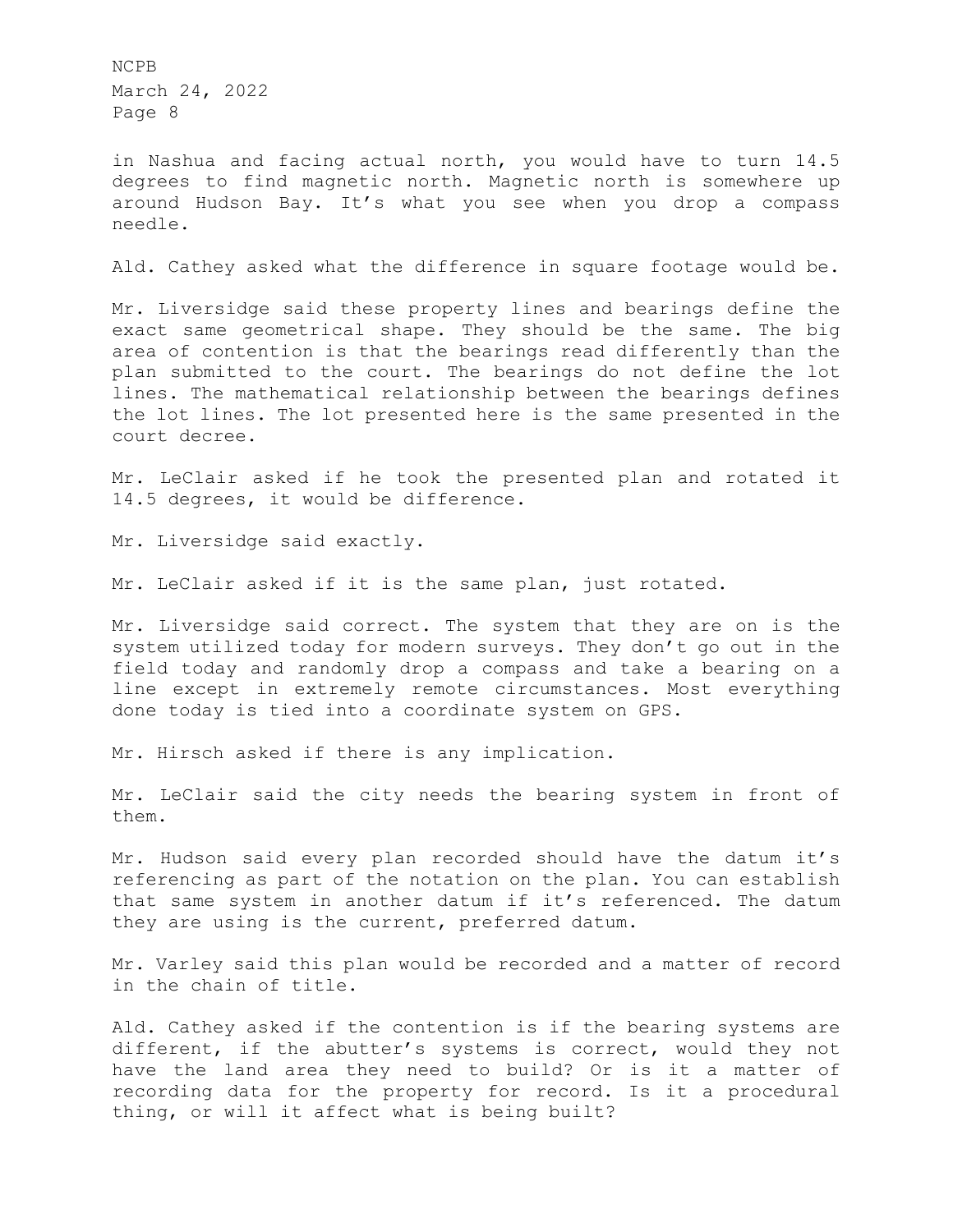Mr. Varley said he understands from the abutter that the bearings being referenced in the deed are different than the plan. The surveyor said that the bearings doesn't change the dimensions of the lot. If someone were to look at the original deed and this plan they would see the different bearings, effectively modified by the things recorded after.

Mr. Pedersen asked if magnetic north drifts over time. Will it be somewhere else in 100 years?

Mr. Liversidge said yes. It moves constantly, anywhere between 14- 16 degrees to the west. If they wanted to get back on and reestablish it, there is a website where you can enter a year and location and it will tell you what the magnetic declination was at that time.

Mr. Pedersen asked if true north does not drift.

Mr. Liversidge said correct.

Mr. Bollinger asked staff for the most current date of engineering comments.

Ms. McGhee said March 8<sup>th</sup>.

## **PUBLIC MEETING**

Mr. LeClair closed the public hearing and moved into the public meeting. He summarized the discussion. He understands the confusion, but feels the current survey is being presented as it should be. He doesn't see the value of creating a survey on a different bearing, as it's the same geometry. The ground and the streets don't change where the property is. He thinks the stormwater will be improved, and he is comfortable with the overhead utility request.

Ald. Cathey asked if this is a common occurrence with the planning and redeveloping with varying systems.

Mr. LeClair said they have had old plans with different bearing systems before, that's not uncommon. It would be uncommon to have a new plan reference an old bearing. The current GPS type is ubiquitous for any plan he has reviewed.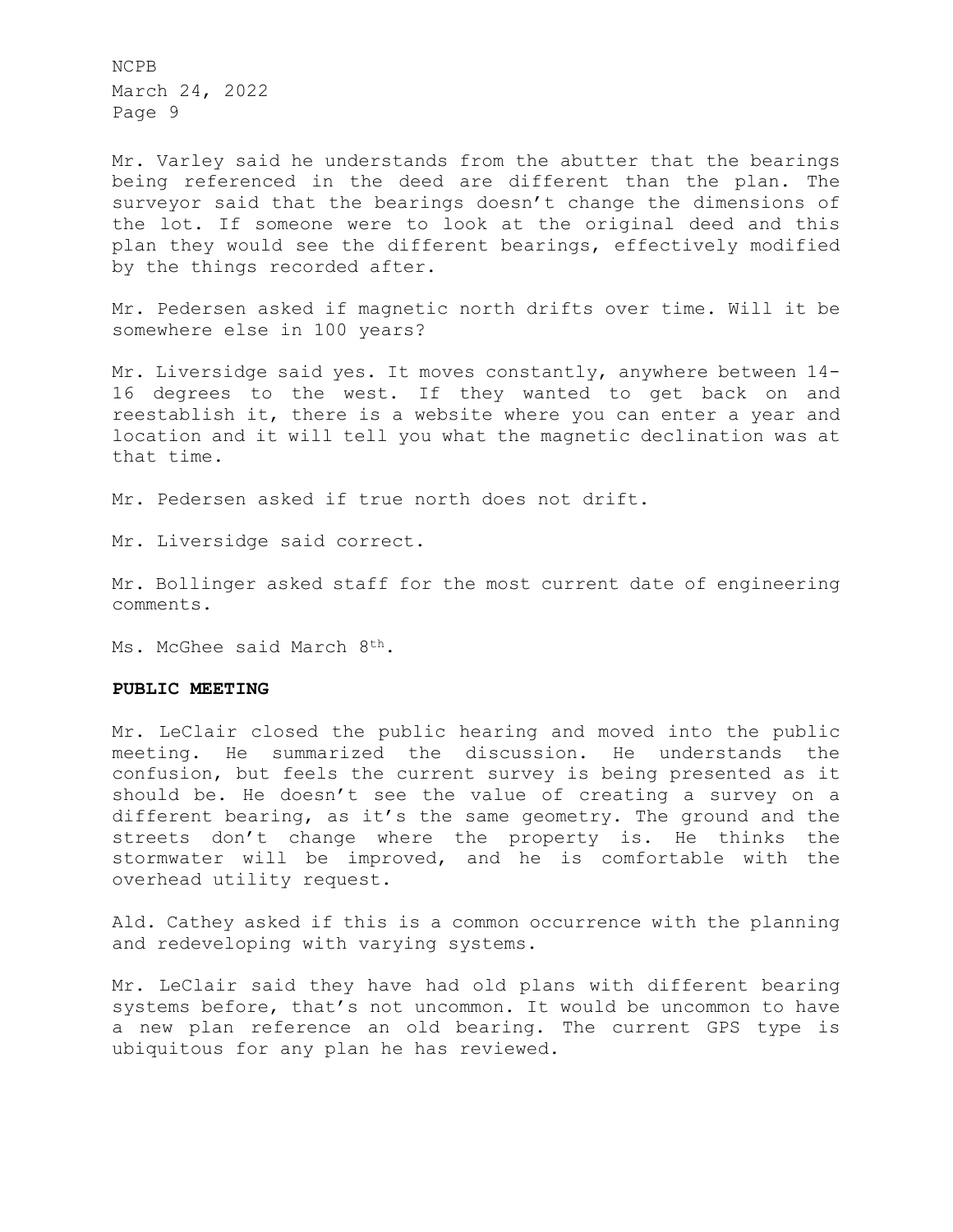Mr. Varley said he suspects there are plenty of cases where the deeds are older and used a different bearing system, but it has never come up as an issue in his memory.

Ald. Cathey asked if they would need more surveying or legal opinions to be comfortable with moving forward.

Mr. LeClair said they rely on staff and city engineering review because they are experts. They are using this survey, and he is comfortable with it.

Mr. Pedersen asked if they are taking more questions from the public.

Mr. LeClair said no.

Mr. Meehan said this neighborhood is very condensed. The applicant met the minimum lot size, but is that the only standard? They're cutting off a deck and wedging this in there just to get the square footage.

Mr. LeClair said he has seen that pretty significantly. It's not out of the norm. The Master Plan is looking for more housing, and taking advantage of a lot to increase housing capacity is in his opinion consistent with the Master Plan so long as the character is consistent with the neighborhood.

Mr. Varley said they have seen a lot of two lot subdivisions over the past few years, which is reflective of not a lot of land with a housing need. That is why they are seeing a lot of infill lots who are taking advantage of smaller lots that just meet the lot requirements. There are other duplexes in the neighborhood. If someone meets the requirements of the ordinance, it better be a very good reason to say that it isn't appropriate.

Ald. Cathey said he spoke to another abutter who asked him to remind the Board of his concerns, specifically for the sidewalk contribution. He asked how the contribution works.

Mr. LeClair said when there aren't a lot of sidewalks in a certain area, according to certain criteria in the ordinance, there is an opportunity for the applicant to contribute to a sidewalk fund in lieu of constructing a piece of sidewalk where there are none. That fund will construct sidewalks in the area instead of just building little pieces all over the place.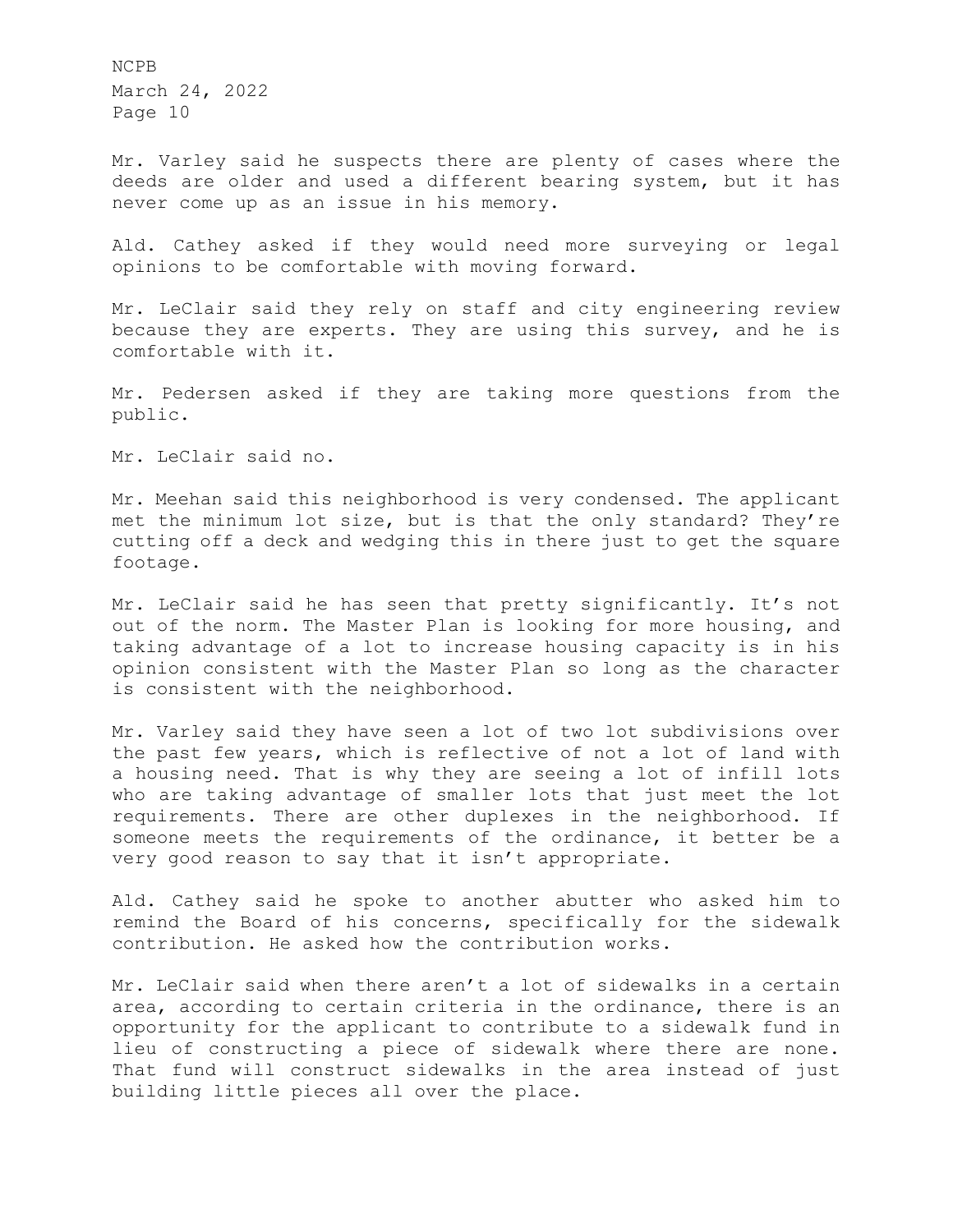Mr. Varley said they have spent a lot of time over the years discussing sidewalks. In addition to specific criteria in the ordinance, the Board has an extra layer of guidance for how to calculate how much should be contributed. The Board has tried hard to apply these standards consistently.

**MOTION** by Mr. Bollinger to approve New Business – Subdivision Plan A22-0012. It conforms to §190-138(G) with the following stipulations or waivers:

- 1. The request for a waiver of § 190-282(B)(9), which requires physical features on site and within 1,000 feet, is granted, finding that the waiver will not be contrary to the spirit and intent of the regulation.
- 2. The request for a waiver of § 190-221(C) , which requires underground utilities for new subdivision plans, is granted, finding that the waiver will not be contrary to the spirit and intent of the regulation.
- 3. The request for a waiver § 190-212(A)(1), which requires that a sidewalk be located on at least one side of the street, is granted, finding that the waiver will not be contrary to the spirit and intent of the regulation. The applicant has agreed to make a contribution in the amount of \$9,980.50 in lieu of sidewalk construction pursuant to §190-212(D)(2), payment to be made prior to recording the plan.
- 4. Prior to the Chair signing the plan, all minor drafting corrections will be made.
- 5. Prior to the Chair signing the plan, all comments in a letter from Joe Mendola, Street Construction Engineer, dated March 8, 2022 shall be addressed to the satisfaction of the Division of Public Works.
- 6. Prior to recording of the plan, all conditions from the Planning Board approval letter will be added to the cover page of the final mylar and paper copies submitted to the City.
- 7. Prior to recording the plan, the existing deck will be relocated.
- 8. Prior to any work, a pre-construction meeting shall be held and a financial guarantee shall be approved.

**SECONDED** by Ms. Harper

**MOTION CARRIED 9-0**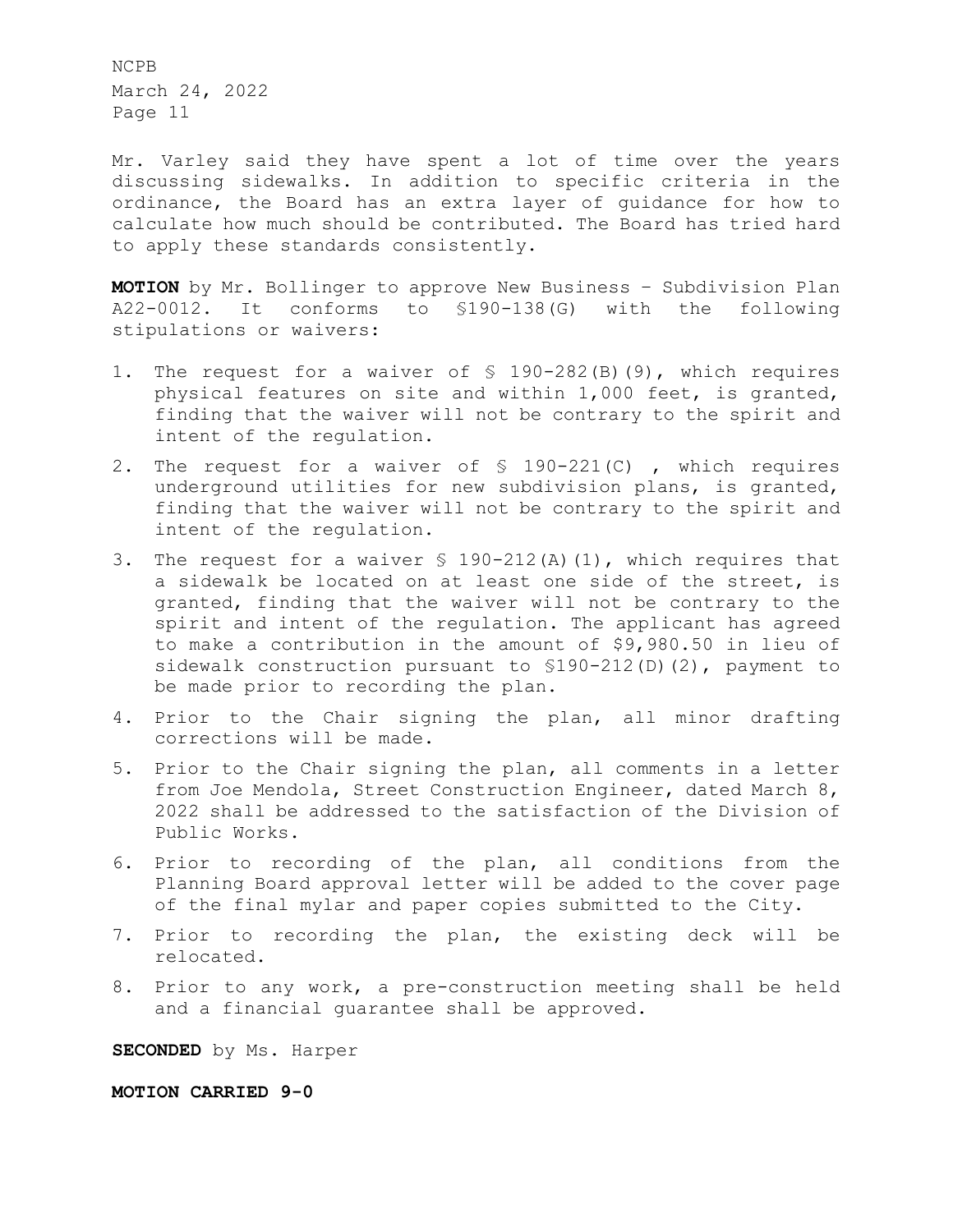**A22-0002** GIMAK Properties, LLC (Owner) - Application and acceptance of proposed 29-unit multi-family townhouses subdivision with associated condominium documents. Property is located at 4, 6, & 8 Dumaine Avenue. Sheet H - Lots 76, 80 & 109. Zoned "GB" General Business & "PI" Park Industrial/"MU" Mixed Use. Ward 2.

**MOTION** by Mr. Bollinger that the application is complete and the Planning Board is ready to take jurisdiction

**SECONDED** by Ms. Harper

## **MOTION CARRIED 9-0**

*Mr. LeClair said this case would be heard alongside A22-0003* 

#### **NEW BUSINESS – SITE PLANS**

**A22-0003** GIMAK Properties, LLC (Owner) - Application and acceptance of proposed 29-unit multi-family townhouses condominium site plan along with associated site improvements. Property is located at 4, 6, & 8 Dumaine Avenue. Sheet H - Lots 76, 80 & 109. Zoned "GB" General Business & "PI" Park Industrial/"MU" Mixed Use. Ward 2.

**MOTION** by Mr. Bollinger that the application is complete and the Planning Board is ready to take jurisdiction

**SECONDED** by Mr. Hirsch

## **MOTION CARRIED 9-0**

Chris Guida, Soil & Wetland Scientist, Fieldstone Land Consultants

Mr. Guida introduced himself as representative for the applicant and owner.

Mr. Guida provided an overview of the subdivision. They plan to merge the three lots, raze the residential homes, and develop a 29-unit condominium development. There is one waiver associated with the subdivision plan, as shown in the staff report.

Mr. Guida presented the proposed site plan to the Board. These three properties straddle the General Business and the Park Industrial/Mixed Use zone. This is a 29-unit proposed condominium, almost identical to the one across the street at 7 Dumaine Ave.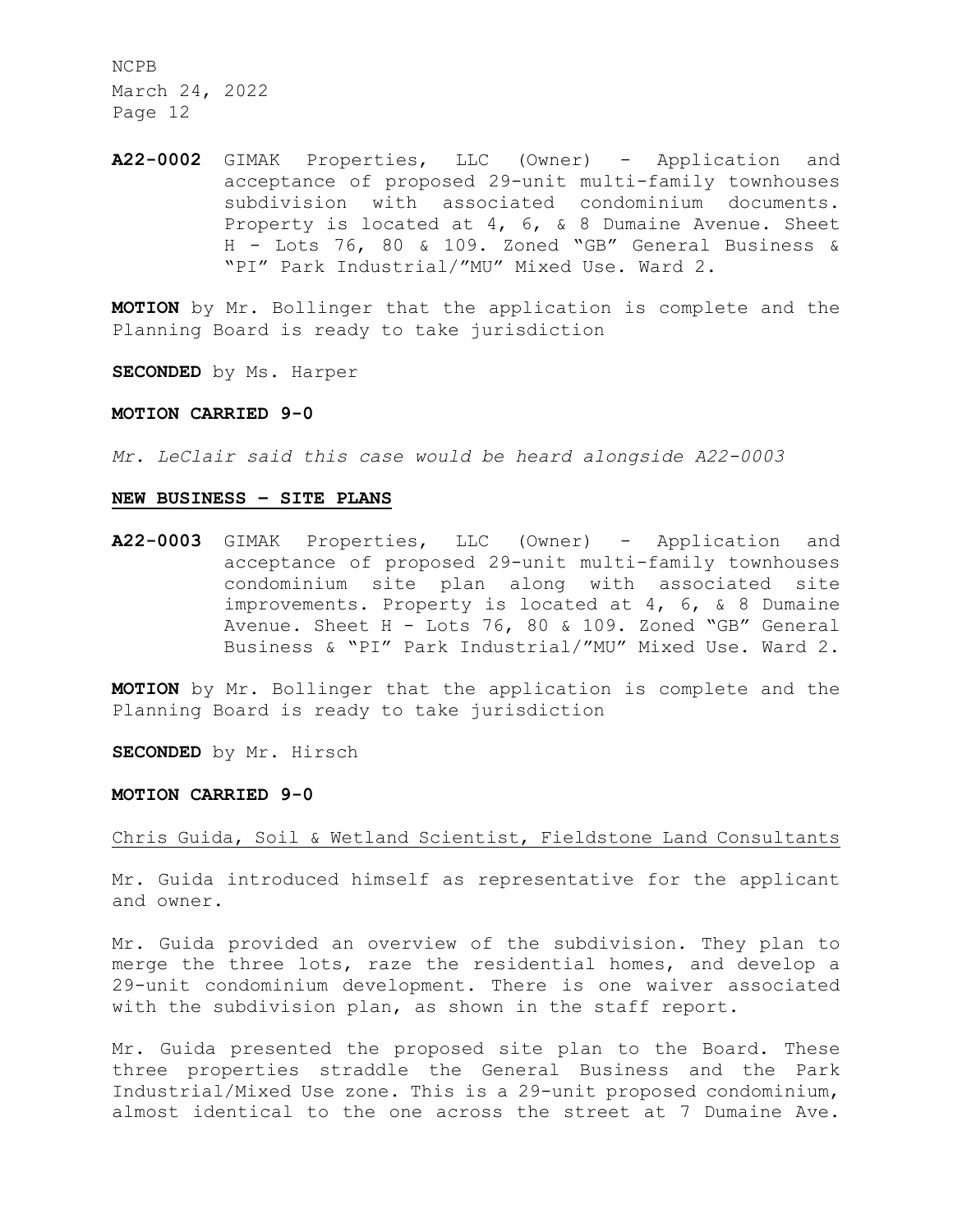The soils are sandy onsite, and they are proposing a chambered infiltration stormwater system in the middle of the parking lot. They have proposed to remove the decks from the plans, as they would have been above 4-ft in height and would exceed setback requirements.

Mr. Guida said they have provided a site plan suitability report, and would be willing to go through staff comments if necessary. There is one waiver associated with the site plan, as seen in the staff report.

Mr. LeClair asked if some of the units can have a deck on the lower level, but some would be too far off the ground.

Mr. Guida said correct. He showed a concept design for the townhouses. The two-bedroom units would be higher and narrower, which means that the decks would be on the second story. That is not permitted due to setbacks, so they removed them from the plan.

Mr. McPhie said a deck over 4-ft in height uses building setbacks. It would require zoning approval.

Mr. LeClair said it looks like that would be over the garage, which wouldn't be desirable.

Mr. Bollinger referred to the recommended stipulations, which include a contribution to the Amherst St Corridor Fund.

Mr. Guida said they have no issues with that.

A brief discussion of the contribution amount ensued. Mr. Hudson clarified that it which would be \$4,600.00.

Mr. Bollinger asked staff for the most current date of engineering comments.

Mr. McPhie said March 18th, 2022.

Ms. Harper asked for the square footage of land in the General Business zone versus the Park Industrial/Mixed Use zone.

Mr. Guida indicated the square footage calculation of the lots.

Mr. LeClair said they are pretty close in size.

Mr. McPhie provided a brief clarification on the zoning.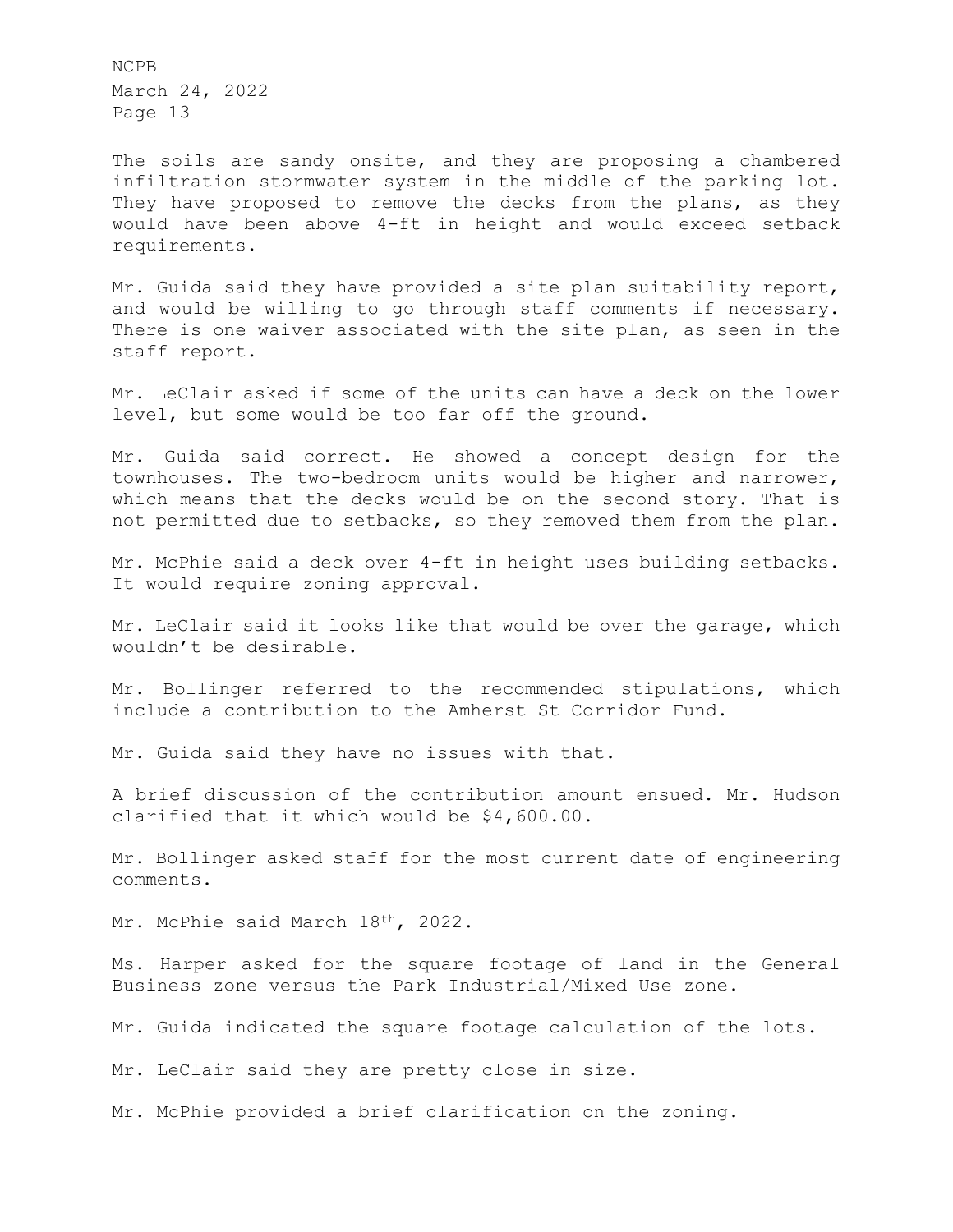#### **SPEAKING IN OPPOSITION OR CONCERN**

None

#### **SPEAKING IN FAVOR**

None

#### **PUBLIC MEETING**

Mr. LeClair closed the public hearing and moved into the public meeting. He said this is pretty straightforward. They have seen this developer in the area several times. The results of these developments have been a positive impact and in alignment with the Master Plan, especially for the Amherst St corridor.

**MOTION** by Mr. Varley to approve New Business – Subdivision Plan A22-0002. It conforms to §190-138(G) with the following stipulations or waivers:

- 1. The request for a waiver of § 190-282(B)(9), which requires physical features on site and within 1,000 feet be shown, is granted, finding that the waiver will not be contrary to the spirit and intent of the regulation.
- 2. Prior to the issuance of a building permit, the applicant shall update documents establishing a homeowners association which will be responsible for maintaining all property in common ownership. The homeowner's association documents shall be submitted to the Planning Department and Corporation Counsel for review and approval.
- 3. Prior to the issuance of a building permit, all easements shall be updated and submitted to the Planning Department and Corporation Counsel for review and approval and recorded with the plan at the applicant's expense.

**SECONDED** by Mr. Bollinger

#### **MOTION CARRIED 9-0**

Mr. Hudson said the most recent date of engineering comments is February 25th, not March 8th.

**MOTION** by Mr. Varley to approve New Business – Site Plan A22-0003. It conforms to §190-146(D) with the following stipulations or waivers: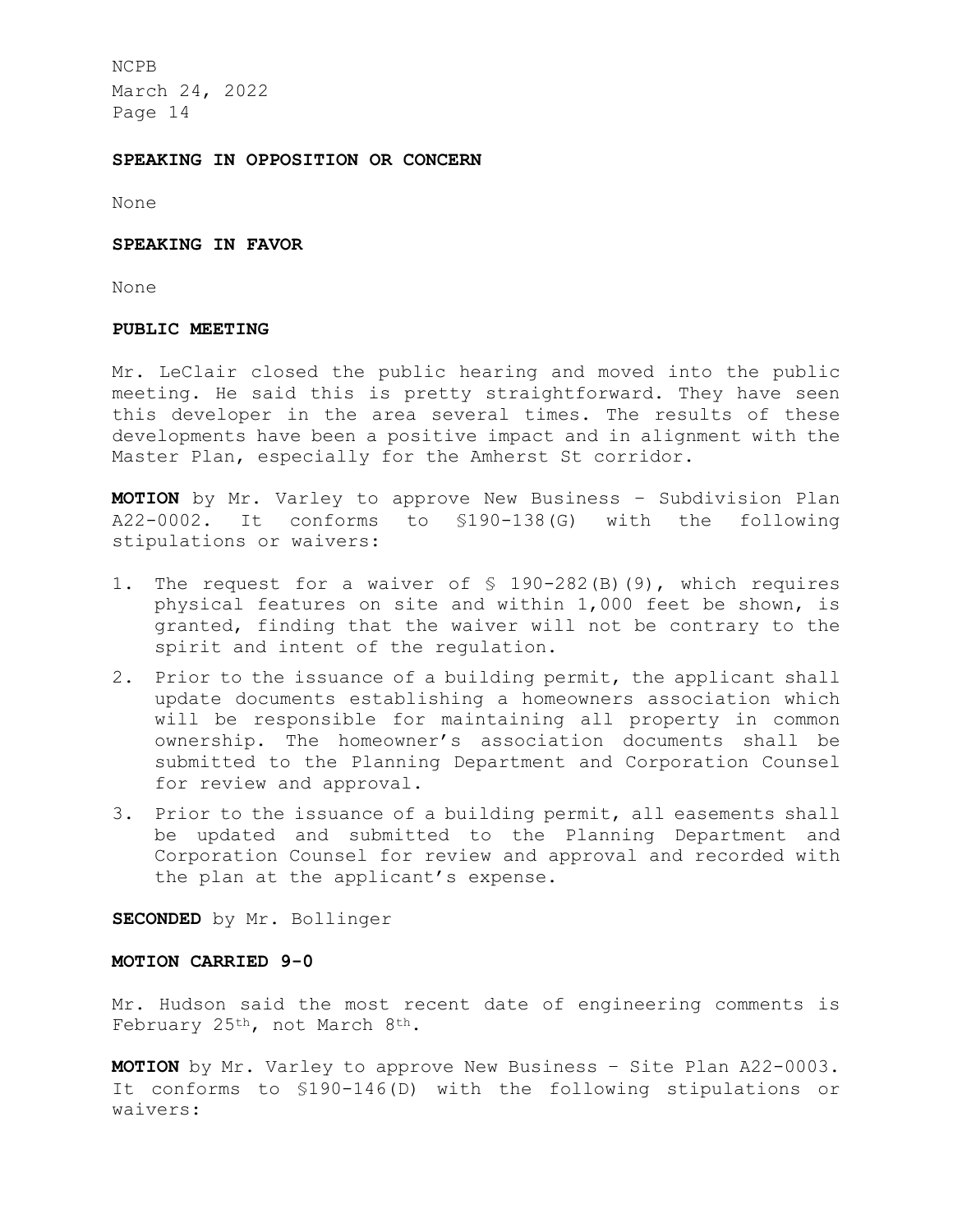- 1. The request for a waiver of§ 190- 279(EE), which requires an existing conditions plan, is granted, finding that the waiver will not be contrary to the spirit and intent of the regulation.
- 2. Prior to the Chair signing the plan, minor drafting corrections will be made.
- 3. Prior to the Chair signing the plan, all comments in an e-mail from Joe Mendola, Street Construction Engineer, and dated February 25, 2022 shall be addressed to the satisfaction of the Engineering Department.
- 4. Prior to the Chair signing the plan, a contribution of \$4,600 shall be paid to the Amherst Street Corridor account per Wayne Husband e-mail dated February 24, 2022.
- 5. Prior to any work, a pre-construction meeting shall be held and a financial guarantee shall be approved.
- 6. Prior to the issuance of a building permit, stormwater documents will be submitted to City staff for review and recorded at the applicant's expense.
- 7. Prior to the issuance of a building permit, the applicant shall provide documents establishing a homeowners or condominium association, which will be responsible for maintaining all property in common ownership. The documents shall be submitted to the Planning Department and Corporation Counsel for review.
- 8. Prior to the issuance of a building permit, all lots will be merged.
- 9. Road and driveway construction shall be to base course, with final course pavement remaining bonded until completion. Upon completion of construction, the applicant shall provide the City Engineer with written certification signed by a licensed professional engineer certifying the driveways were designed and installed as required by a third party engineer selected by City Engineering at the applicant's expense. Inspection reports shall be filed with the City Engineer's Office and the Planning Department.
- 10. Prior to the issuance of the first Certificate of Occupancy, "No Parking" signs shall be posted as per the Fire Marshals.
- 11. Prior to issuance of the final certificate of occupancy for the development, an as-built plan locating all driveways, units, other buildings, utilities and site landscaping shall be completed by a professional engineer and submitted to the Planning Department. The as-built plan shall include a statement that all construction was generally completed in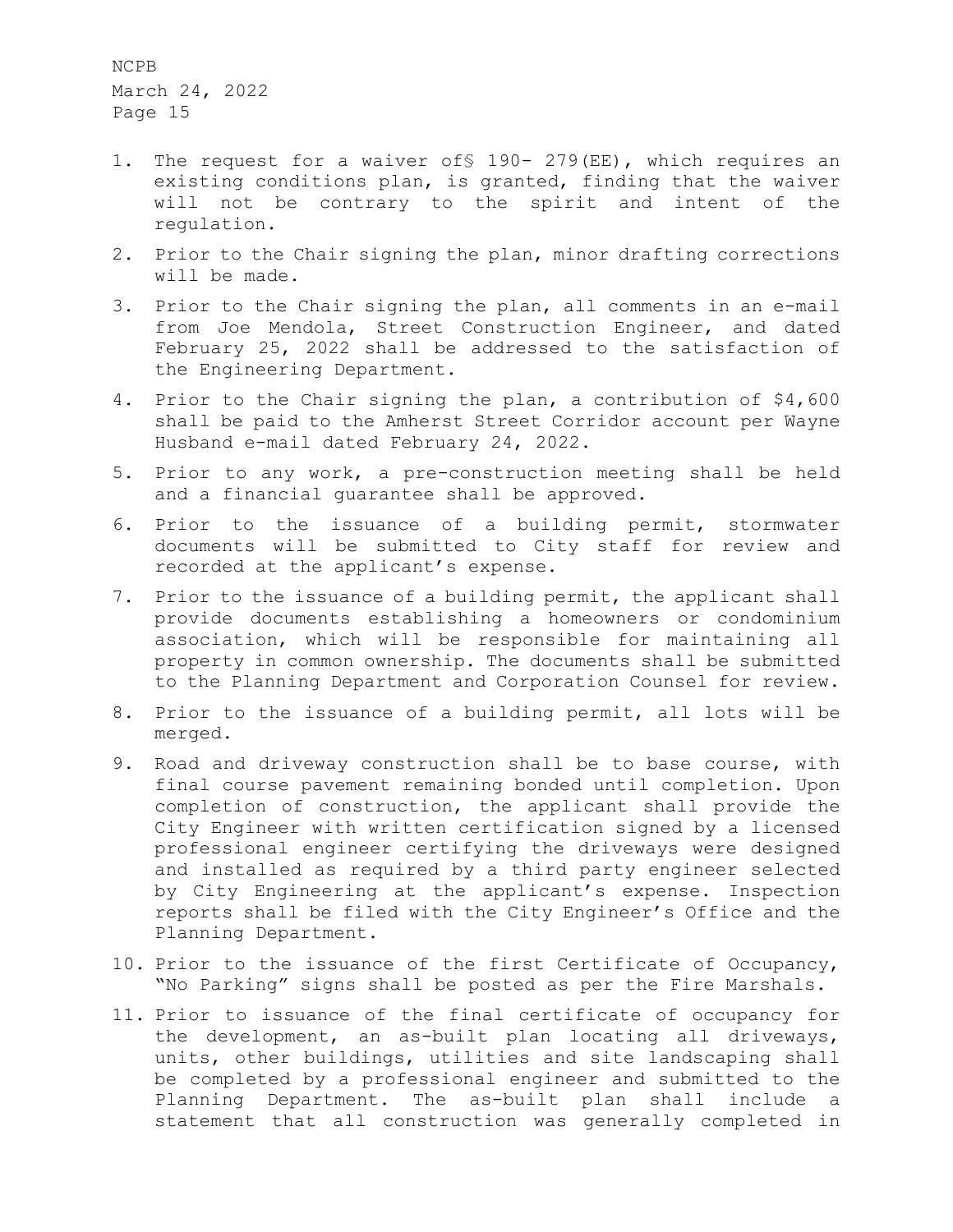> accordance with the approved site plan and applicable local regulations.

**SECONDED** by Mr. Bollinger

#### **MOTION CARRIED 9-0**

### **NEW BUSINESS – SUBDIVISION PLANS (continued)**

**A22-0020** Max Properties, LLC (Owner) - Application and acceptance of proposed two lot subdivision. Property is located at 18 Granite Street. Sheet 44 - Lot 134. Zoned "RC" Urban Residence. Ward 3.

**MOTION** by Mr. Bollinger that the application is complete and the Planning Board is ready to take jurisdiction

**SECONDED** by Mr. Pedersen

#### **MOTION CARRIED 9-0**

# Tom Zajac, Civil Engineer, Hayner Swanson Inc, 3 Congress St, Nashua NH

Mr. Zajac introduced himself to the Board as the representative for the owner. With him is Michael Lefavor and Atty. Jeff Zall.

Mr. Zajac provided an overview of the proposal. He described the lot and surrounded uses, which include single family and multifamily properties. This is an old lot, with a reference plan dating back to 1832. The lot currently contains a 3-family to the north, as well as three detached properties. There are two existing curb cuts and large portions of the existing lot are paved, with about 24% open space total. This section of Granite Street is oneway, with on-street parking. He described topography, soils and existing utilities.

Mr. Zajac said they are proposing a two lot subdivision. The northern lot will contain the existing 3-family dwelling, and the new southern lot will contain a single family home. Both lots conform with the minimum dimensional requirements. They will be demolishing the detached garages and restructuring the pavement to provide a 12-ft driveway and five new parking spaces to the rear of the three-unit. An easement will be provided to the new lot for the driveway. The current design for the new single family home proposes a one-car garage and new driveway off of Granite Street, with sidewalk improvements and new utility connections.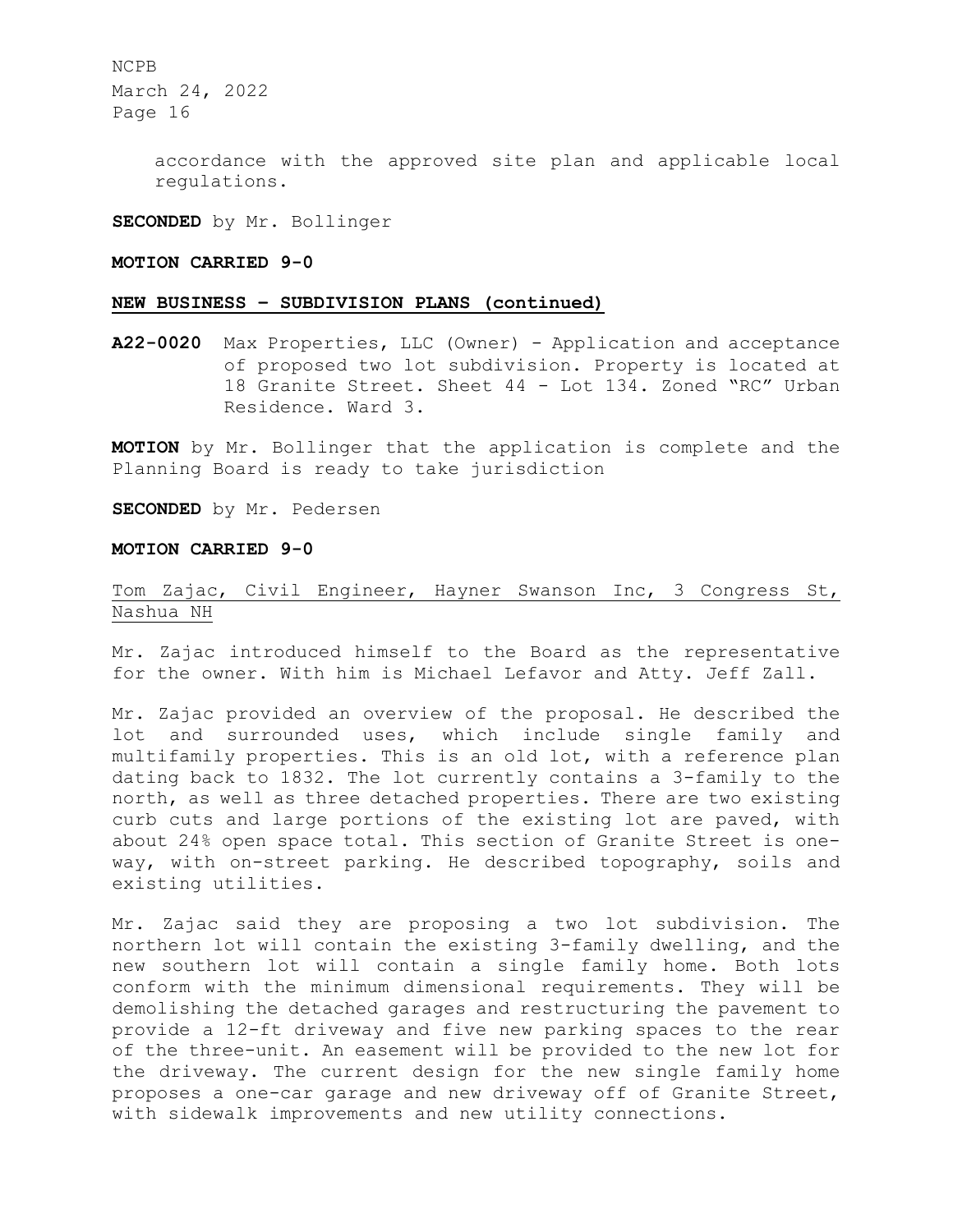Mr. Zajac said in the interest of full disclosure, the applicant does have an agreement with Habitat for Humanity to purchase the new lot and construct the new single family dwelling. The purpose of the grading and utility plan is to show the location of the single family home and demonstrate the that the lot can support such a use. The developer reserves the right to make changes to the exact structural size, type, location, elevation, garage configuration, and utility location as needed. Typically these details are finalized at the time of foundation permit.

Mr. Zajac provided an overview of the stormwater management. Due to the high amount of impervious surfaces onsite, they have an opportunity to improve the drainage by reducing impervious area and infrastructure for stormwater recharge, where none currently exists. Given that this is a redevelopment, they are required to reduce the impervious area by 20% and meet minimum open space. They believe the proposal conforms to this criteria.

Mr. Zajac addressed parking. The staff report notes that the applicant applied to the Zoning Board for a density variance to construct a duplex instead of a single family home, and was denied September 28, 2021. There was some testimony by neighbors that felt a single family home was more appropriate, and some testimony related to neighborhood parking. It's a dense urban area with tight streets. Many of the adjacent properties don't contain sufficient onsite parking, and the previous owner rented parking to those properties. That will not continue going forward, and their intent is that parking is to be used for tenants of the site.

Mr. Zajac said there are two waivers associated with this proposal, as detailed in the staff report. They believe that the application is complete and conforms with the subdivision requirements, and that the site is being developed in a responsible manner. The conditions in the staff report are acceptable, and have no issue addressing engineering comments.

Mr. LeClair asked why they are proposing easements for the driveway, instead of aligning the property line with it.

Mr. Zajac said this is a tight urban site, so they had setbacks to consider for the proposed building and the existing one. The minimum lot area requirements for the proposed lot and density requirements for the three-family makes it tight. There wasn't a ton of wiggle room to set that line.

Ms. Harper asked if there will be no parking for the new home.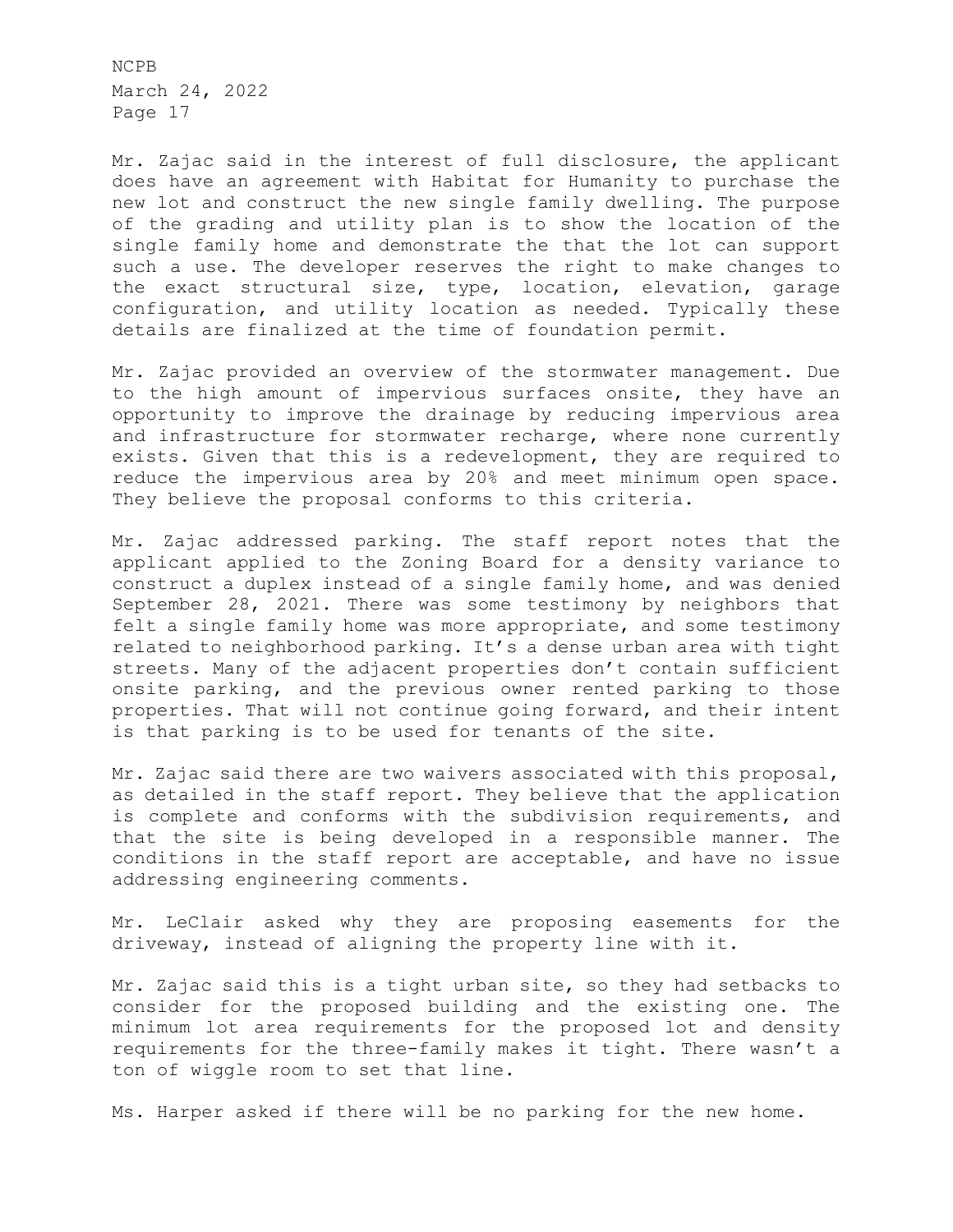Mr. Zajac said there will be. They will have one driveway space off of Granite Street and one garage space. The three-family will have five surface parking spaces. They were trying to group the parking spaces together to create more contiguous green space.

Ald. Cathey asked if the existing three-family will remain as is.

Mr. Zajac said correct.

Ald. Cathey asked how the tenants have reacted to the proposal.

Mr. Zajac said he doesn't know. If doesn't believe they attended the Zoning Board hearing.

### **SPEAKING IN FAVOR**

## Deb Chisholm, 17 Jamaica Ln, Nashua NH

Ms. Chisholm said she is in support of the proposal. She is the president of the board of directors for Habitat for Humanity in Nashua. They currently have an agreement with the current owner that they will build an owner-occupied single family residence. This is badly needed within the city. They plan to find a partner family who will put in their sweat-equity, as is common with their build sites, and they will put in a single family home early 2024.

### **SPEAKING IN OPPOSITION OR CONCERN**

## Frank Iovieno, 37 Orange St

Mr. Ioveino said he loves Habitat for Humanity and thinks they do great work. However, Granite Street is so dense. To now have a three-family with only five parking spots will be very difficult. People can't even get in and out of their places because there is no parking. When you put that much density in that small of an area, they are not helping the neighborhood. He thinks they should find a place that is not so dense.

# Ald. Patricia Klee, Ward 3

Ald. Klee said while they need as much housing as possible, the parking is an issue throughout the entire French Hill area. Granite Street residents don't qualify for overnight parking, yet there is overnight parking on Granite Street for other people. That makes it difficult for people to parking in general. Very rarely do they see a one or two bedroom apartment with only 1.5 cars. You have at least two parking spaces. She appreciates the green space, but she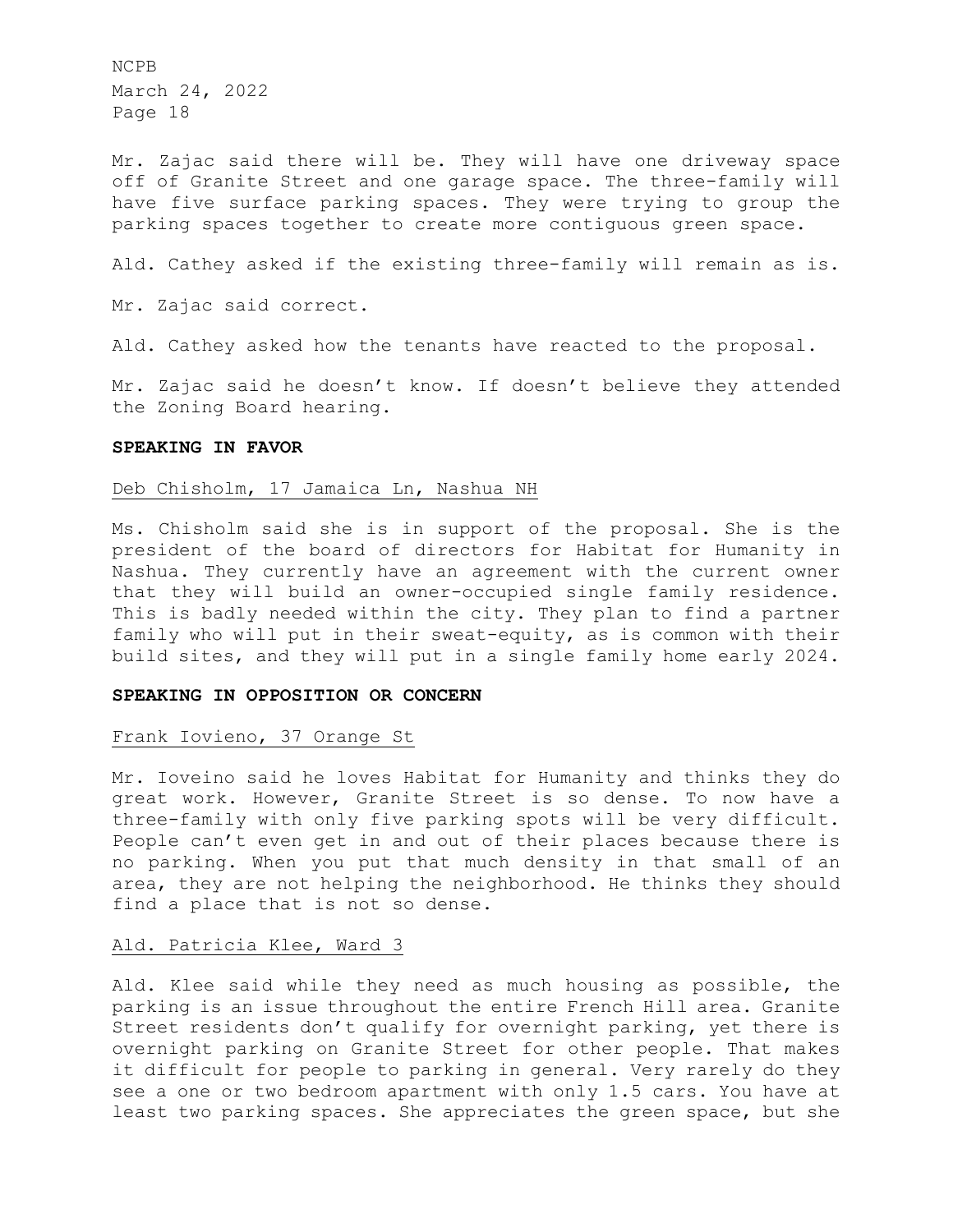would rather see parking. She has nothing against Habitat for Humanity, but parking is the biggest complaint she gets. One of the things she thinks the parking study will tell us is that street parking needs to be removed, because the Fire Department has a very hard time getting down the street. She doesn't believe that five parking spaces will be enough. The fact that the nearby residents are losing this parking is luck of the draw; this is private property and there is no easement. All of those people now have displaced parking.

Mr. LeClair asked if her concern is more that the applicant is taking away leased parking from the neighbors.

Ald. Klee said no. This is private property, she can't ask the owners to keep doing what they are doing. They have the right to build. The neighbors have to find new parking. If for any reason the onsite residents need more parking than what is provided for by ordinance, they are adding to the parking nightmare. She appreciates that they will improve the sidewalk, but it is a hard hit area. There is no real green space in the area. When these homes were built there was one car per family. Nowadays, everyone has a car, and there needs to be a place to put them.

#### **APPLICANT REBUTTAL**

### Tom Zajac, Civil Engineer

Mr. Zajac said they are sensitive to the fact that this is an infill development. You try to put forth a design that balances regulations and neighborhood concerns. Given the size and location and steepness of Granite Street, he doesn't feel they can provide more parking for the single family home.

Mr. Zajac said they are providing 5 spaces for the 3-family, which is directly in-between the minimum and maximum parking requirements in the regulations. They didn't want to ask for waivers. If they were to add parking they will be exceeding the minimum open space requirements, but they will still be vastly improving on the current situation. If it's the will of the Board, they can construct two parking spaces. That will require a waiver request for parking and stormwater.

Mr. Zajac said they are being more efficient with the very wide curb cut, and there could potentially be a few more on-street parking spaces striped. There is a lot more room along that curbline with the proposed driveway.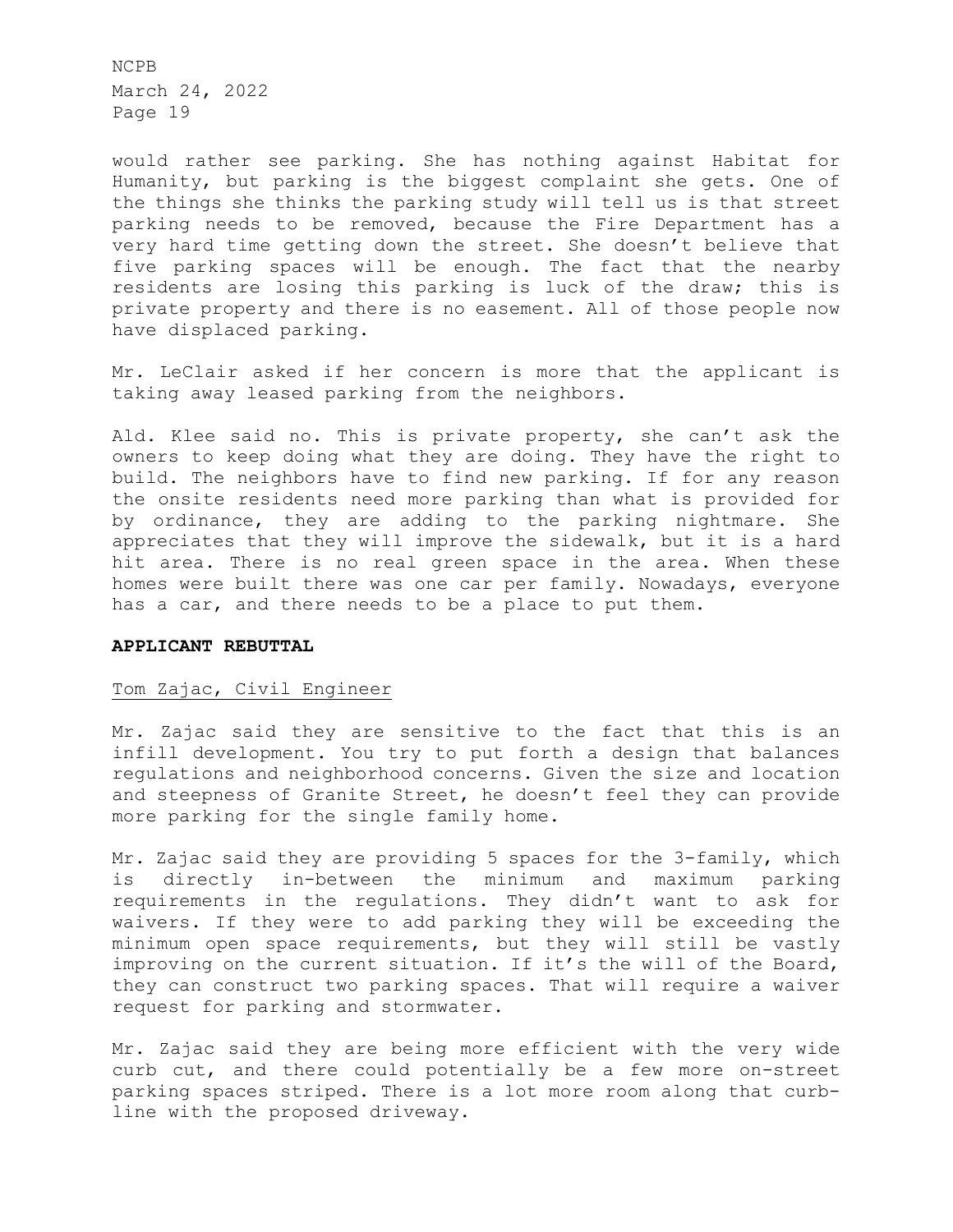Mr. Pedersen asked if they are taking a three-family home with twelve spaces and turning it into a three-family with five spaces and a single family home with two.

Mr. Zajac said correct. Not all of those garage spaces are currently able to be parked in, as there is a lot of storage. The five spaces is exactly between the minimum and maximum required.

Ald. Cathey asked how much parking is being utilized by the current tenants.

Mr. Zajac said he asked the owner and was told that the five spaces would be sufficient for the tenants.

#### **PUBLIC MEETING**

Mr. LeClair closed the public hearing and moved into the public meeting. He summarized the discussion. He said they have a balancing act between the city Master Plan desires, open space and parking. They have five spaces for three ordinance, and the city ordinance doesn't allow six spaces without a waiver. That is the way the Land Use Code is written. The two spaces for the single family home is reasonable and fairly common.

Mr. Hirsch said realistically, what will stop the residents from parking on the green space? At the end of the day, are they kidding themselves? When he visited the site people were parking everywhere. His guess is that the green space would not be respected.

Mr. LeClair said the owner has the opportunity to increase parking if they want to, which would affect the rental. Practically speaking, this is a subdivision plan. He asked if additional parking spaces would cause a change to the plan.

Mr. McPhie said technically they have five approved spaces. If they added spaces, the applicant would need a waiver from the Board. It's better to add them now than later.

Mr. LeClair asked if the Board can stipulate a waiver that allows the construction of spaces, if they want to later. Is a preemptive waiver appropriate? They aren't approving a site plan.

Ms. McGhee said they would still have to abide by the open space requirements. But in reality if they added more parking it's not coming back to the Board for any changes.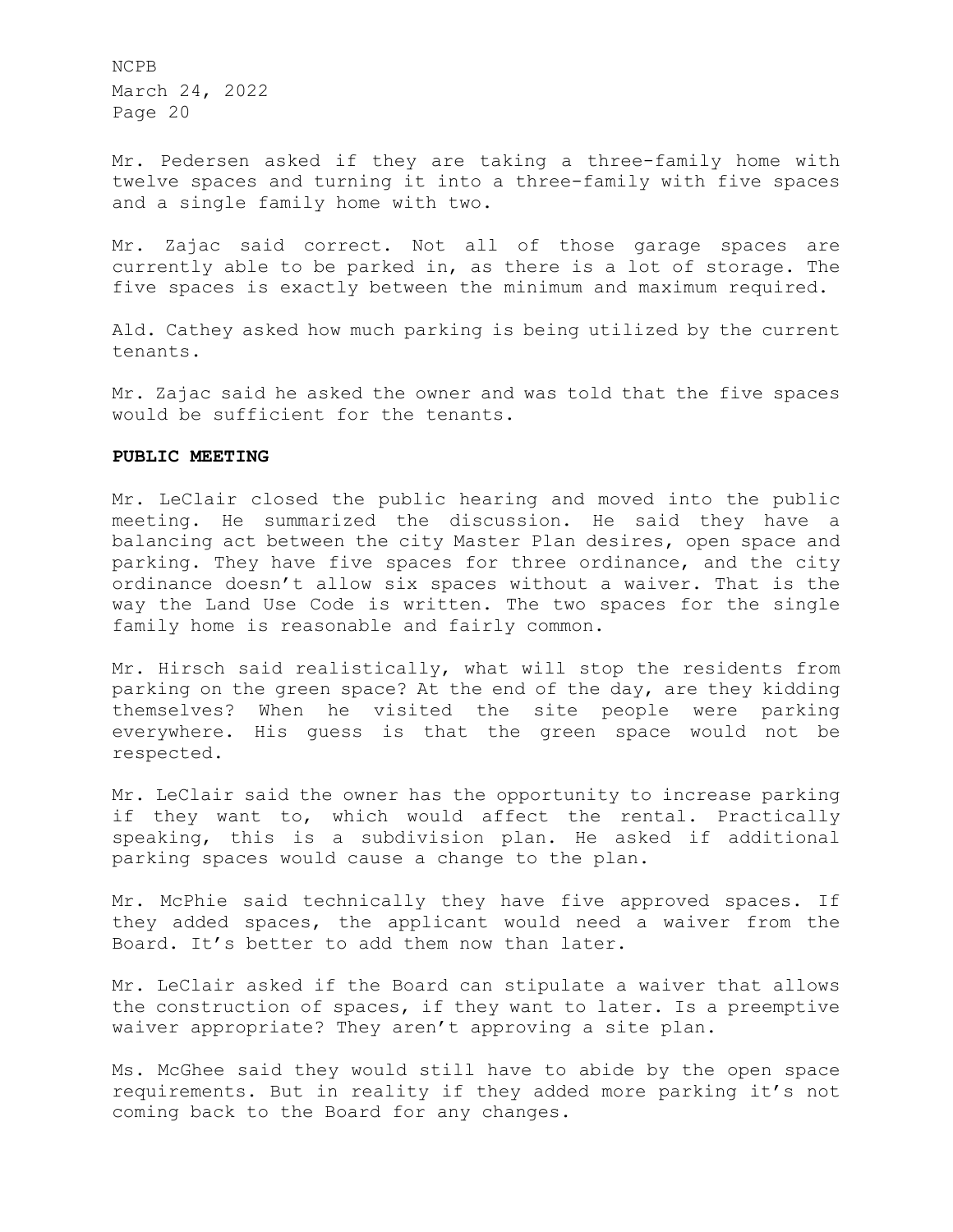Mr. LeClair asked if preemptive approval is even functionally allowed by the Board.

Ms. McGhee said if they wanted to add a waiver to exceed extra parking, possibly. If they want to go below their open space requirements, they would need a variance from the Zoning Board.

Mr. Bollinger said he has a certain level of discomfort from redesigning the site layout on the fly. He would feel comfortable taking action on the plan that is proposed. If at some point in the future the applicant wants to reassess, that's a whole different story.

Mr. Meehan agreed. He runs by this property regularly, and the idea that there are 12 parking spaces isn't really accurate, because they are used as storage spaces. That curb cut creates street parking, so the net loss might be not much at all.

Mr. Hirsch said the practical matter is people will park there. It's hard to control a multifamily property like that and they may be better off getting some control over how it's all done on site rather than willy nilly. He suggested they table the application to allow the applicant to redesign the plan to include the two parking spaces.

Mr. Pedersen said he heard the applicant say the garages didn't house 12 parking spaces.

Ald. Cathey said parking is one of the higher end issues he has to deal with as an alderman. Green space is competing with parking. He doesn't feel it would be helpful to require the applicant to come back for a waiver.

Mr. LeClair said he is finding it difficult to understand how they could disapprove a plan because it meets their requirements. The city land use codes that are being applied here are not in the best interest of the city. That's an aldermanic issue. If the 1.5 spaces is a problem, it's a land use code issue that needs amendment, because 1.9 spaces per unit is the max. They would be declining a plan for meeting the requirements. The Planning Board is not a policy body, it's an implementation body. There is a policy process for this, but circumventing that process to get what they want is problematic.

Mr. McPhie said he is correct. It may be something to look into with the Land use Code rewrite.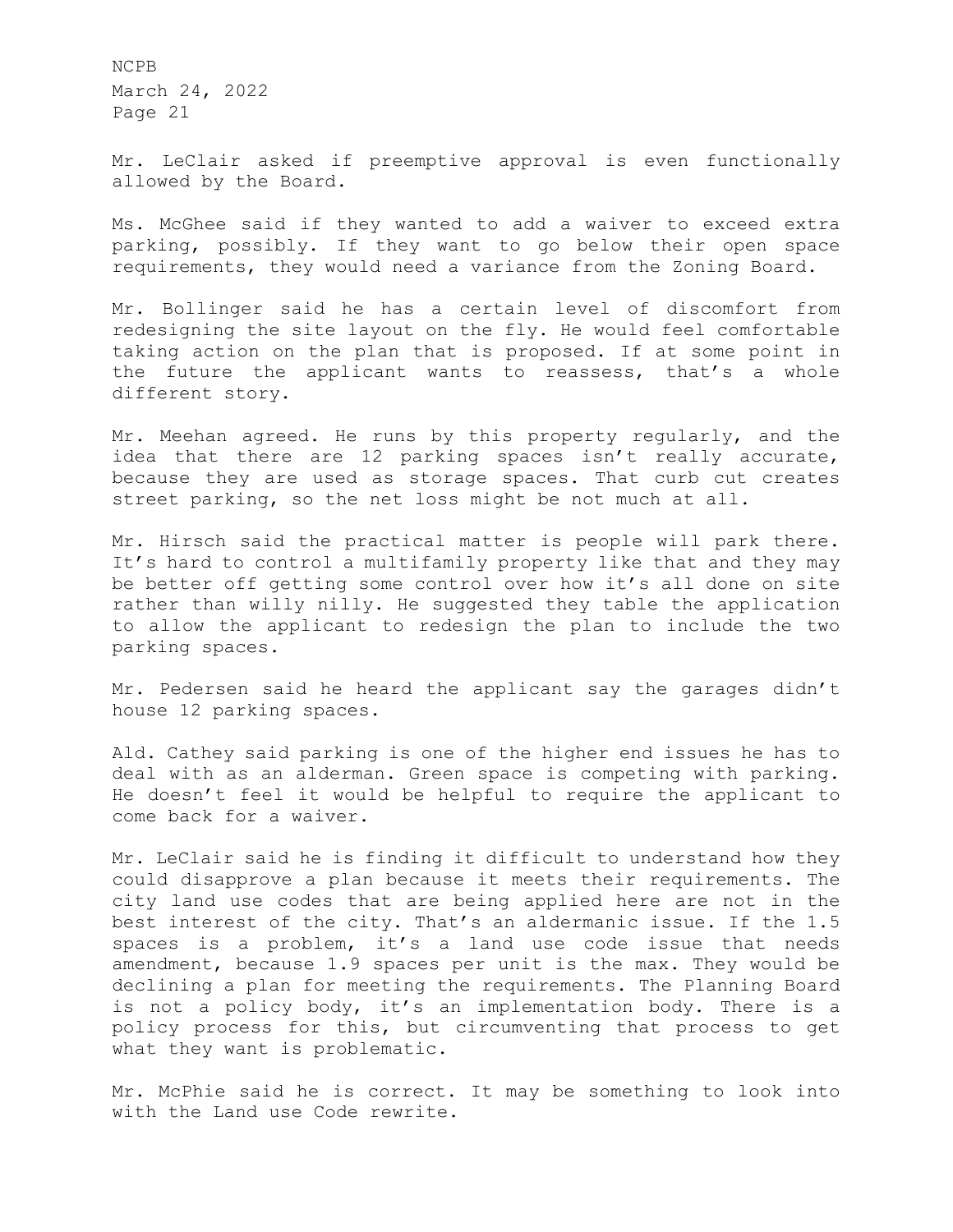Mr. LeClair said he is concerned with being preemptive.

Ald. Cathey asked if there is any process by which the applicant can increase parking if it becomes an issue.

Mr. LeClair said when you rent you are told what the parking capacity of the site is. There isn't any way this board can regulate how many cars someone buys.

Ald. Cathey said he was talking about the owner. Is there any way to address it later on?

Mr. Varley said he doesn't think there is anything in the nature of a triggering requirement. There may be some elements of Code Enforcement depending on what happens onsite.

Mr. Hudson agrees with Mr. Bollinger that they should review the plan in front of them, and not try to redesign it. If it meets the regulations, he doesn't see how they can vote against it.

Mr. LeClair asked if he would concur that the redesign of the curb cut will increase on-street parking.

Mr. Hudson said yes, he can foresee a couple of spaces.

Mr. LeClair asked if that would be feasible.

Mr. Hudson yes, it appears two extra cars would be accommodated.

Mr. Varley said there are several issues. One is whether there is enough parking onsite for the three-family, which is a policy issue. Asking the applicant for any more parking would exceed the ordinance. Also, there is a parking issue in this area generally. Even if they were to add spots, that does facilitate the parking situation more broadly, unless they are offering spaces to neighbors. It doesn't necessarily improve the broader parking shortage problem. They need to look at the plan in front of them. It seems to do the best it can under the circumstances, and meets the ordinance in doing so.

Mr. LeClair said the Master Plan has several key components, one of which is housing and another is green space. Parking is in there, but increasing cars is not consistent with the Master Plan. There is a large part of the city saying that they want less cars in the city.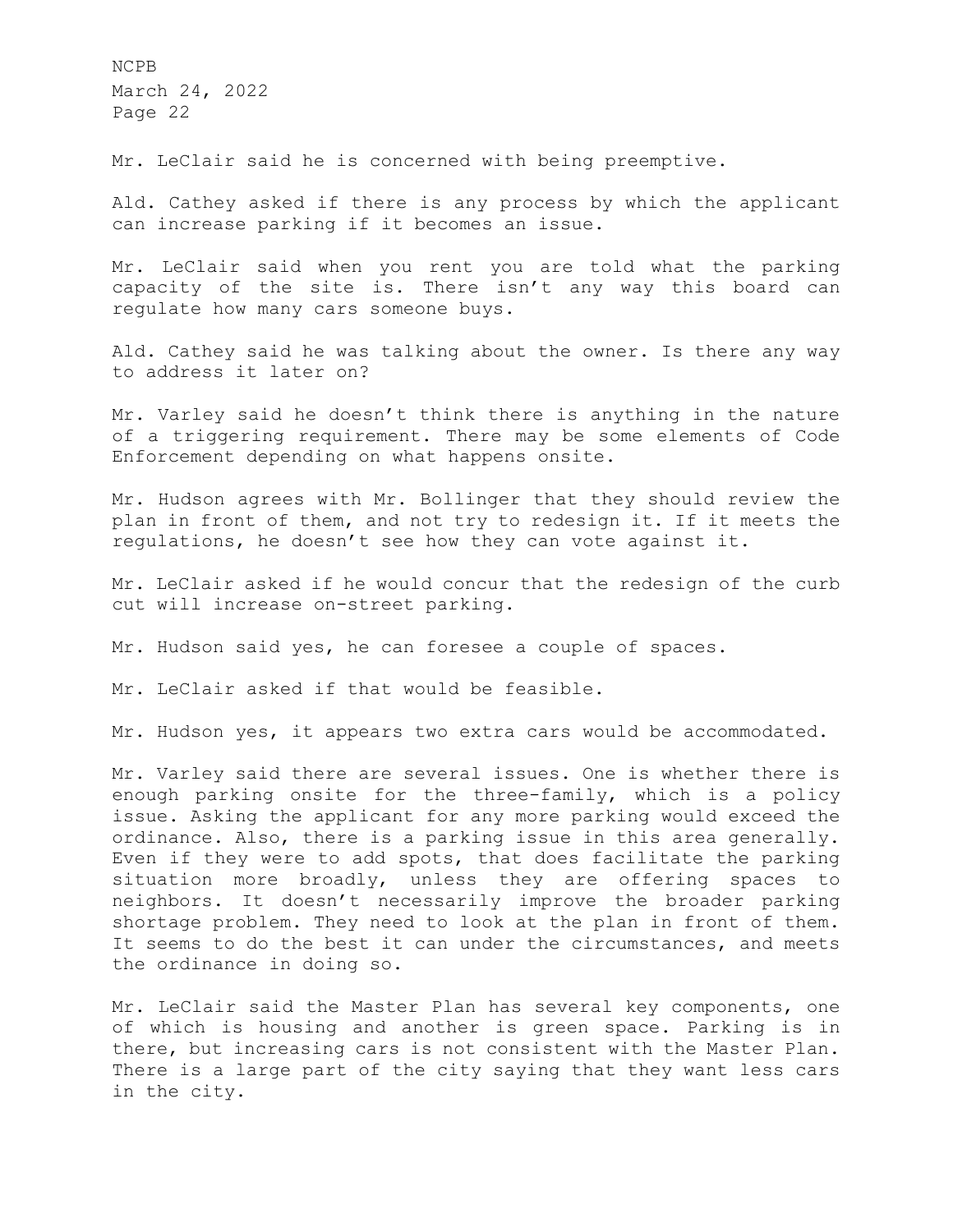Mr. Meehan said another part of that Master Plan was affordable housing. Habitat for Humanity is creating housing for a family that is affordable, which is a big win.

Mr. LeClair said it's not uncommon for a plan to have both pros and cons. It is the Board's job to weigh those and decide whether pros outweigh cons.

Mr. Pedersen said it would be helpful to know how many cars park there overnight already. Maybe there is only five.

Ald. Cathey said the applicant was advised by his client that the parking was sufficient. That says to him that he thinks there are five cars parked there currently.

**MOTION** by Mr. Bollinger to approve New Business – Site Plan A22- 0020. It conforms to §190-146(D) with the following stipulations or waivers:

- 1. The request for a waiver of § 190-282(B)(9), which requires physical features on site and within 1,000 feet be shown, is granted, finding that the waiver will not be contrary to the spirit and intent of the regulation.
- 2. The request for a waiver of § 190-221(A), which requires utilities on site to be underground, is granted, finding that the waiver will not be contrary to the spirit and intent of the regulation.
- 3. Prior to the Chair signing the plan, all minor drafting corrections will be made.
- 4. Prior to recording of the plan, all conditions from the Planning Board approval letter will be added to the cover page of the final mylar and paper copies submitted to the City.
- 5. Prior to the issuance of the first building permit, all easements will be submitted to City for review and approval and recorded at the Registry of Deeds at the applicant's expense.
- 6. Prior to the issuance of a building permit, all comments in the e-mails from Joe Mendola, Street Construction Engineer dated March 18, 2022 shall be addressed to the satisfaction of the Public Works Department.
- 7. Prior to the issuance of a building permit, stormwater documents will be submitted to City staff for review and approval and recorded at the Registry of Deeds at the applicant's expense.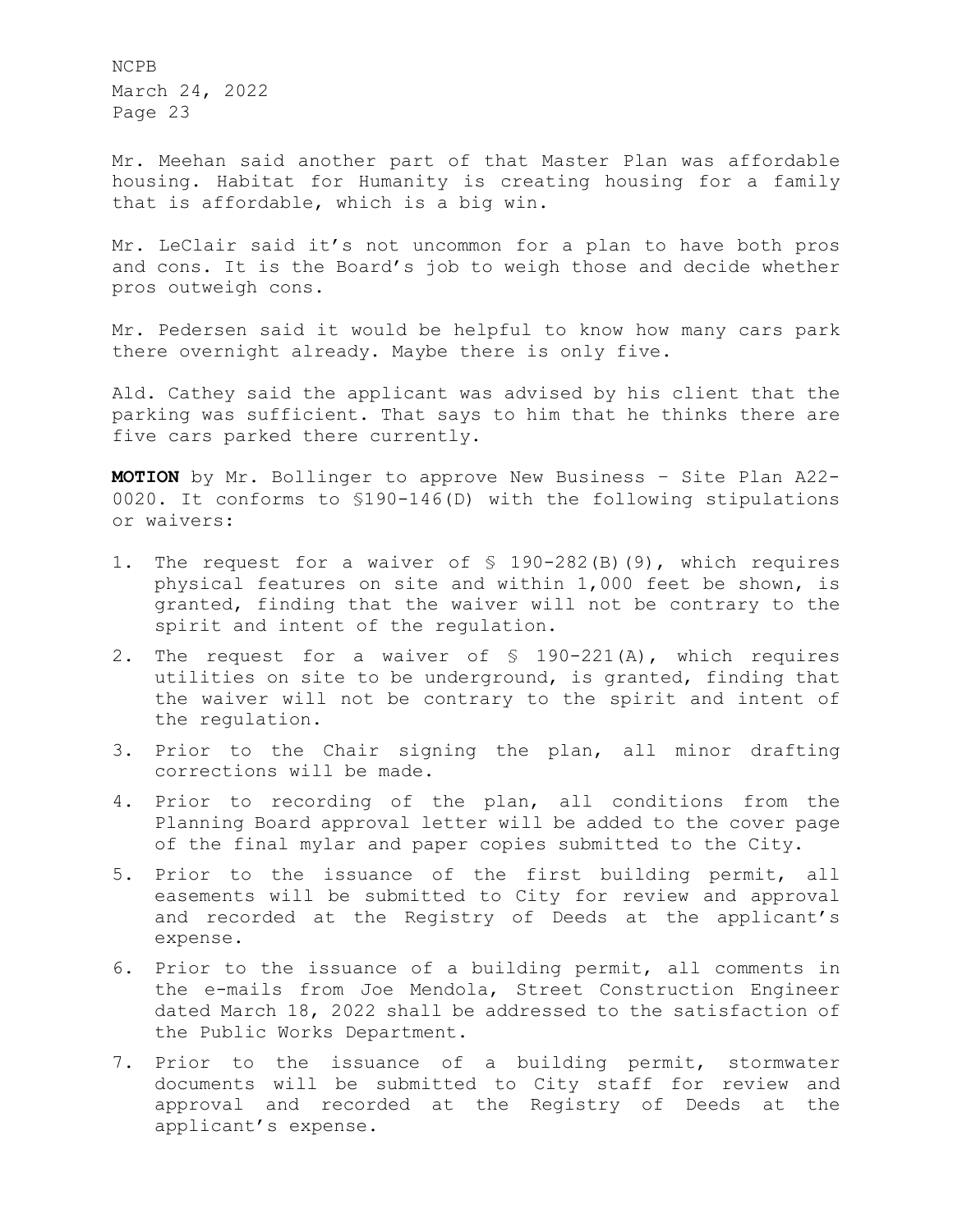- 8. Prior to the issuance of a certificate of occupancy, all onsite and off-site improvements will be completed or a financial guarantee will be posted.
- 9. Prior to issuance of the final certificate of occupancy for the development, an as-built plan locating all roads, driveways, units, other buildings, utilities and site landscaping shall be stamped and certified by a professional engineer and submitted to the Planning Department. The asbuilt plan shall include a statement that all construction was completed in accordance with the approved site plan and applicable local regulations.
- 10. No patios and/or decks shall be constructed in drainage areas.
- 11. Prior to any work, a pre-construction meeting shall be held and a financial guarantee shall be approved.

**SECONDED** by Mr. Meehan

## **MOTION CARRIED 9-0**

**A22-0015** New Meadow Holdings, LLC (Owner) - Application and acceptance of proposed site plan amendment to add 1,080 sf to the structure previously approved at the April 8, 2021 planning board meeting. Property is located at 4 & 6 Mt. Laurels Drive. Sheet B - Lot 2422 & 2423. Zoned "R40" Rural Residence & "PRD" Planned Residential Development. Ward 9.

**MOTION** by Mr. Meehan that the application is complete and the Planning Board is ready to take jurisdiction

**SECONDED** by Mr. Bollinger

## **MOTION CARRIED 9-0**

## Paul Chisholm, Civil Engineer, Keach Nordstrom Associates

Mr. Chisholm introduced himself as representative for the owner.

Mr. Chisholm said the plan before the Board is an amendment to the previously approved cart barn at the Country Club. They are expanding the cart barn by an additional 24-ft, with associated site tweaks to driveways, grading, and stormwater management. He showed the Board the proposed architectural changes to the building. They have reviewed the staff report, and have no issues with the one proposed condition of approval.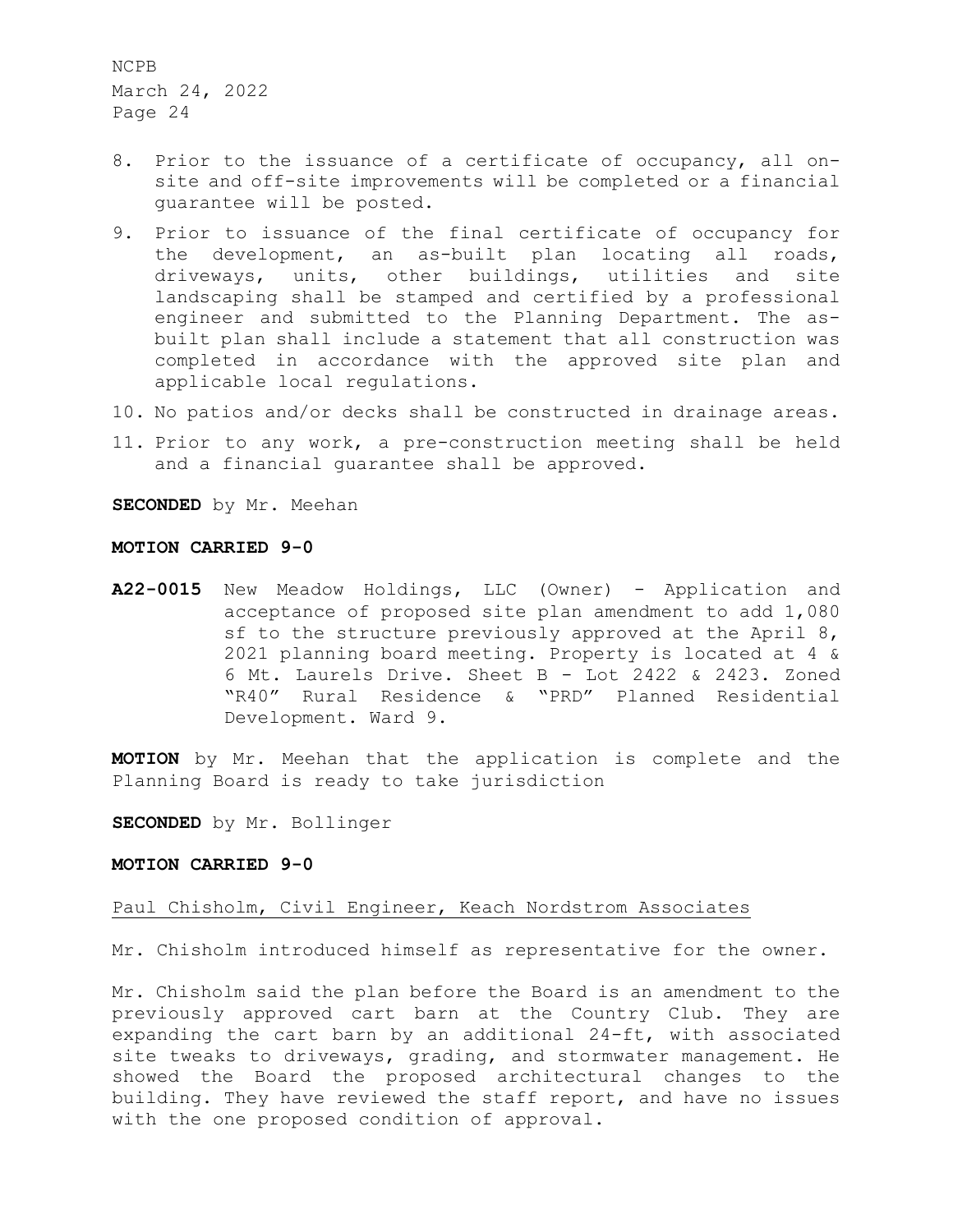#### **SPEAKING IN FAVOR**

None

### **SPEAKING IN OPPOSITION OR CONCERN**

None

### **PUBLIC MEETING**

Mr. LeClair closed the public hearing and moved into the public meeting. He summarized the discussion, and said he had no issues.

Mr. Bollinger asked if this could have been reviewed administratively.

Ms. McGhee said the proposed changes rose above the threshold for administrative review.

Mr. LeClair asked if it was the area change.

Mr. McPhie said it was a 20% change, 10% is the threshold.

**MOTION** by Mr. Bollinger to approve New Business – Site Plan A22- 0020. It conforms to §190-146(D) with the following stipulation:

1. All prior conditions of approval are incorporated herein and made a part of this plan, unless otherwise determined by the Planning Board.

**SECONDED** by Mr. Pedersen

### **MOTION CARRIED 9-0**

#### **OTHER BUSINESS**

1. Review of tentative agenda to determine proposals of regional impact.

**MOTION** by Mr. Varley that there are no items of regional impact

**SECONDED** by Mr. Bollinger

**MOTION CARRIED 8-0-1 (Cathey abstained)**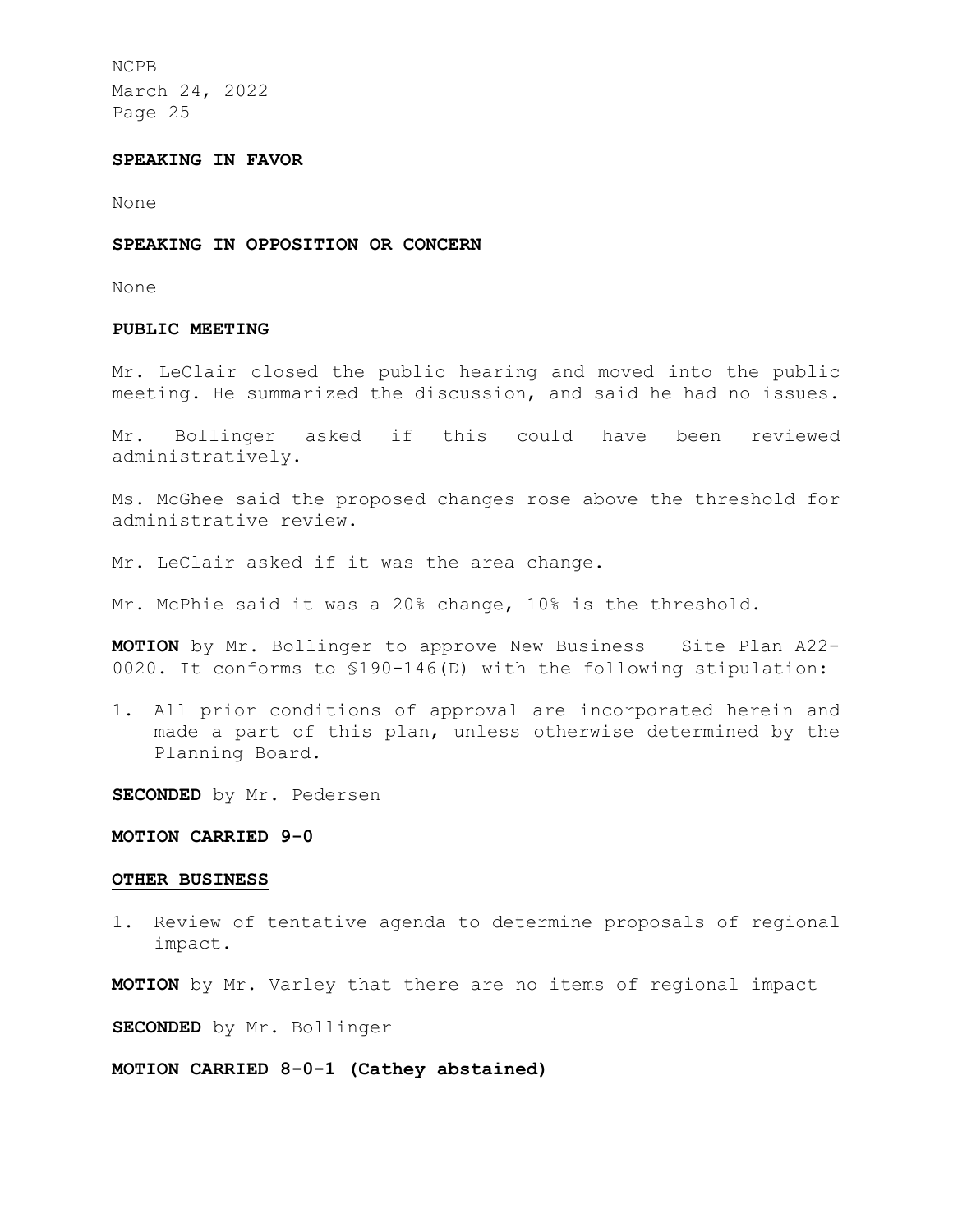2. Referral from the Board of Aldermen on proposed O-22-010 amending the Land Use Code by adding Provisions regarding Synthetic Nicotine and Electronic Smoking Device Sales and Lounges.

# Ald. Patricia Klee, Ward 3

Ald. Klee said she was approached by a number of constituents regarding an approved smoke shop that was put in place next to a child center. All parties tried to do everything they could to mitigate that smoke going into the child areas. Because of the way that the buildings are situated, that was no possible. It brought up the question of changing the Land Use Code to stop this from happening in the future.

Ald. Klee said this ordinance prevents a smoke shop from being allowed within 1,000-ft of a child care facility. This can be waived, provided that the applicant demonstrate there are no negative impacts on the direct abutters, neighborhood, and city. This ordinance explicitly states that the Planning Board may not waive the 1,000-ft requirement if the facility directly abuts a school or youth serving organization. The Planning Board only requires applicants to notify direct abutters. There may be schools or child daycare centers already in the area that don't abut and don't get notified. This ordinance allows the Board to waive the requirements for properties nearby but not abutting.

Mr. LeClair asked staff if this ordinance is attempting to mitigate the situation where there is a smoke shop right next to a school or youth organization, but if there is a gap between, the Board has the opportunity to waive the requirement.

## Matt Sullivan, Community Development Director

Mr. Sullivan said there is an additional provision in the proposed zoning in that it's a 1,000-ft proximity measurement between likeclassified uses. The objective is to limit the concentration of this use in one area. This does not exist today, but the objective is to limit them being in close proximity to each other. The primary objective is to address abutting uses of child oriented uses and nicotine sales.

Mr. LeClair asked if the description of synthetic nicotine and electronic smoking devices addresses standard tobacco.

Mr. Sullivan said he believes it does.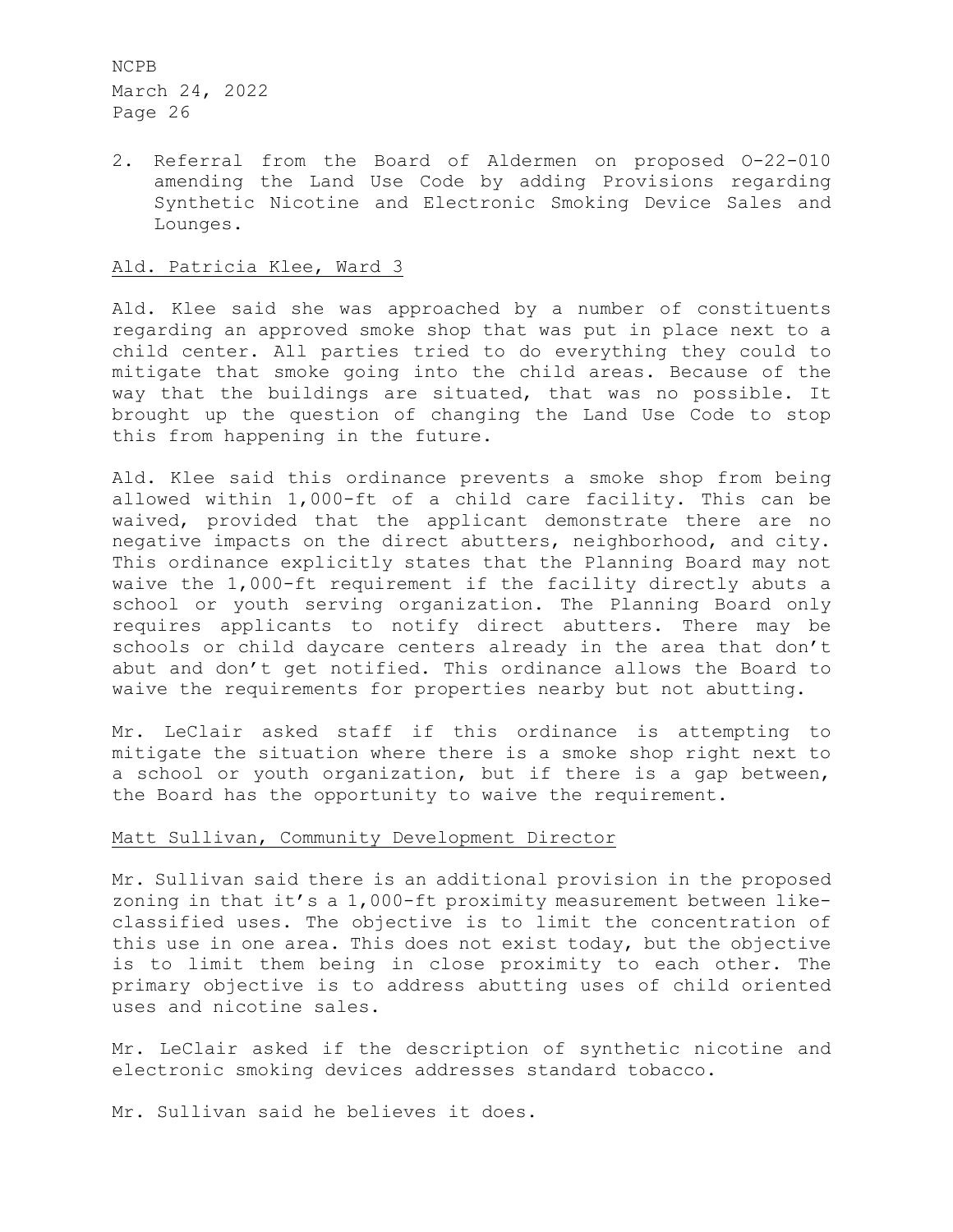Ald. Cathey said it is already addressed in the ordinance in the matrix under C3.

Mr. Sullivan said it does directly address that. It's an additive provision recognizing that there are more products today than when the ordinance was originally drafted.

Mr. Hudson asked for clarification on the proximity language in the proposal.

Mr. Sullivan said there is a 1,000-ft proximity measurement between like-uses. There is also a 1,000-ft measurement away from schools or youth-serving organizations.

Mr. Hudson asked about facilities that directly abut schools.

Mr. Sullivan said the Planning Board has the ability to waive the 1,000-ft proximity measurement both for like-uses and youth organizations. However, the Board cannot grant that waiver when the facility directly abuts a youth serving organization.

Mr. Varley asked if they can provide a waiver to allow this within 500—ft of a school.

Mr. Sullivan said correct.

Mr. Hudson asked what classifies as abutting.

Mr. Sullivan said that would be physically abutting or across the street.

Mr. LeClair said there is also a density number in here that you can't have two of them next to each other regardless of what else is nearby. It's like the gas station ordinance, where you can't have two within 750-ft of each other.

Mr. Sullivan said it is exactly comparable.

Ald. Cathey asked if the 1,000-ft requirement would be in place no matter what.

Mr. Sullivan said no. The 1,000-ft distance from schools can be waived if they aren't abutters and provided that they meet the waiver criteria.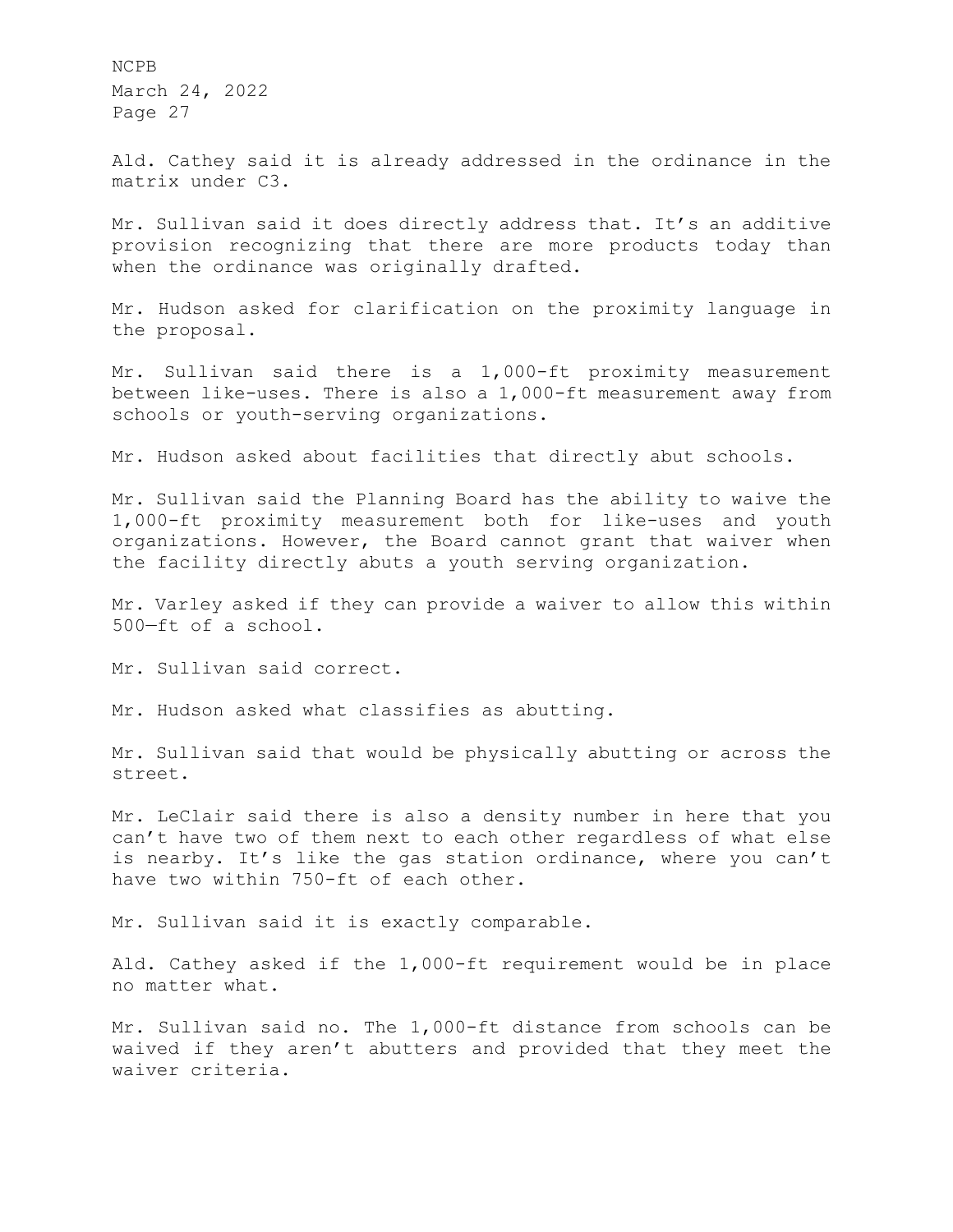Ald. Cathey asked if it would be prudent to make the school proximity unable to be waived. Was the intent to get these types of facilities away from schools, or to have them not clustered in the same area?

Mr. Sullivan said he can't speak for the ordinance drafter, but that was the initial contemplation of the ordinance. During further discussions with stakeholders they identified the use proximity as a secondary objective to the school objective.

Ald. Cathey asked why they wouldn't keep that one immovable.

Mr. Sullivan said flexibility was key, especially in more urban areas. They also need to respect different context and factors. They are treating this "as the crow flies" proximity. They were uncomfortable having a hard and fast 1,000-ft because they recognize that there may be unique context on whether a site can be reached. Lack of connecting streets or pedestrian ways, something that makes access more challenging.

Ald. Klee said if the stakeholders in this ordinance proposal had their way, there wouldn't be any of this shop for children to walk by. But they didn't want to tie the Board's hands because they don't know all. They wanted to give the Board flexibility in unique circumstances. They want the Board to be able to have that waiver and that discussion if it's within 1,000-ft.

Mr. Bollinger asked if youth-serving organizations is clearly defined. Does that mean a school? Is McDonald's a youth serving organization?

Mr. Sullivan said like any good ordinance we consider both extreme specificity and extreme flexibility and landed in the middle. They chose not to define this strictly, and instead provided examples in the recommended language. He would not consider McDonald's a youth-serving organization, that is a restaurant. Staff will need to identify whether something is a youth-serving organization and whether the primary use of an entity is nicotine sales. Staff does that on an every-day basis. It is a subjective judgement, but tends to be relatively clear in most situations.

Mr. Bollinger asked if this is going to be on applications moving forward, and is not retroactive.

Mr. Sullivan said correct.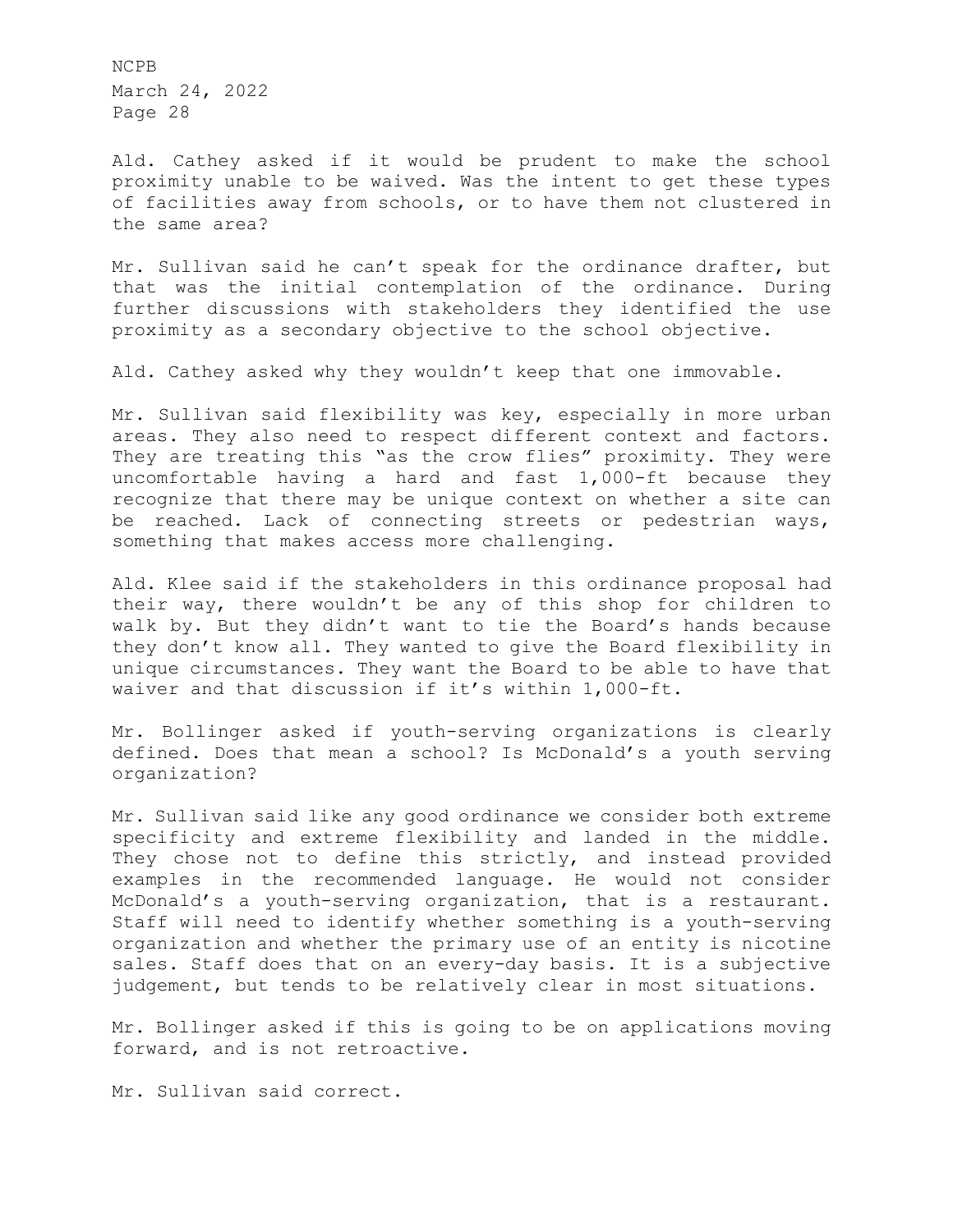Ms. Harper asked if now would be the time to add in language for marijuana sales, should that become legal, or later?

Mr. Sullivan said they don't aim to be reactive, but they don't know what regulations might be appropriate for recreational sales. He recommends against doing that at this time. That is something they will look to the state for model ordinances to base their regulations on, and didn't feel comfortable taking that first step right now. It will be appropriate at some point in time.

Mr. Hudson asked if all the uses listed are considered to be "like" uses and the use of "and/or" in the language.

Mr. Sullivan provided clarification on how the like-uses proximity works. It's a matter of what the product is that is being used.

Mr. Meehan said he recalled this discussion on a specific case. This seems very reactive to a case they already judicated. Now they are creating another layer of regulation they're going to have to monitor for however long they have it.

Mr. Sullivan said it is proactive and reactive. They have not had to deal with the situation where there are these two uses in proximity to each other on prior applications. They witnessed the public conversation about it. This is certainly being reactive in the amendment, but it's very possible that a comparable application could be coming to this Board in the near future. These uses are more pervasive throughout the community, and certainly childcare uses are more prevalent. The likelihood of this situation coming to the Board again is very high.

Ald. Klee said everything is reactive to some point. The Board had no reason to say no to previous cases. She is a state representative, and one of the things she learned is that there are unintended consequences. When something doesn't go right they have to fix it or undo it. She has no negative things to say about the previous case Mr. Meehan is referring to and all parties worked hard to mitigate any impacts, but it did bring up that conversation. The Board is reacting to something that happened, but is proactive so it doesn't happen again.

Mr. Hirsch asked how a primary use would work. If a convenience store has 75% of their area for snacks and soda and 25 % of their store for tobacco, how do they define it?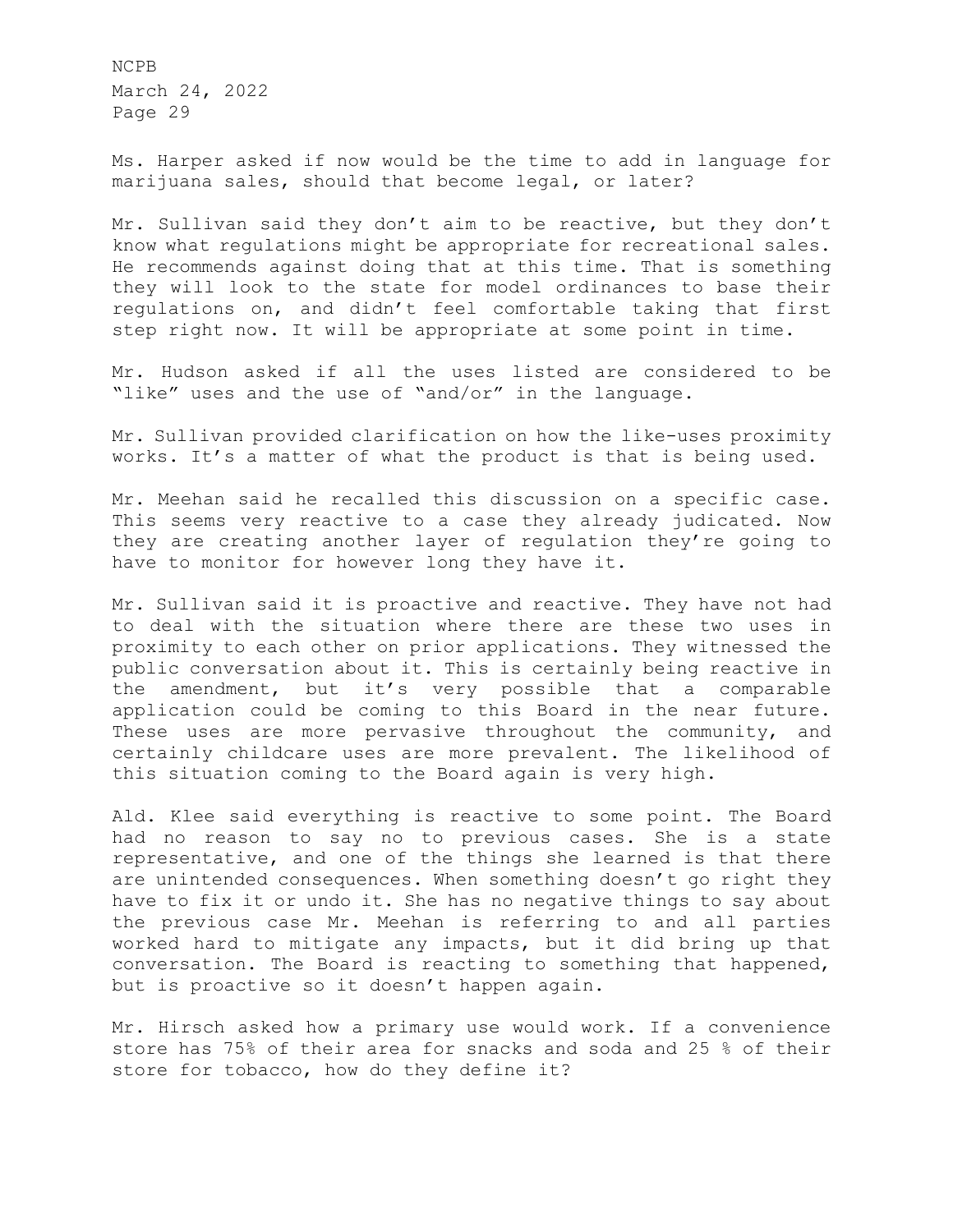Mr. Sullivan said many ordinances across the state and country are very definite about what is the primary use. Nashua doesn't do that. It relies on the principle of not being too specific and more flexible. It's very subjective in Nashua. In the words of a Supreme Court case, at some point they sort of know it when they see it what the primary use is. Staff has a conversation with the owner or operator about the goods they are selling, the layout, and gather what the predominant use is. One thing that has come up is convenience stores and grocery stores, and he would say that is not the primary use. They are a larger retail vendor. It's differentiated when you go into what's clearly a smoke shop where the predominant good is a synthetic or tobacco product. That is how they currently treat primary uses within the land use code.

Mr. Hirsch asked if a convenience store with 50% tobacco would be subjective, no qualitative standard.

Mr. Sullivan said it would be a judgement call. That may in fact be a primary use. They will err on the side of being conservative with the application of the land use code. If they have a question of judgement, staff will lean in the direction that provides the maximum public notification and may result in the maximum process for the applicant. If staff is unsure, it will come before the Board as a Conditional Use Permit.

Mr. Hudson asked what other types of uses have a proximity restriction.

Mr. Sullivan said they have the 750-ft limit between gas stations.

Mr. LeClair said it seems odd that General Industrial zone is not grouped with this. Is retail just not allowed in GI?

Mr. Sullivan said correct. He has had conversations with Deputy Zoning Manager Carter Falk about this and potentially broadening it to the Local Business district, and what they found was that it would not be appropriate to extend the use based on the broader purpose of the zoning districts. General Industrial is predominantly an industrial zone, and they don't encourage retail uses within that zone.

Mr. LeClair asked if that would be a topic of discussion for the land use code rewrite.

Mr. Sullivan said yes.